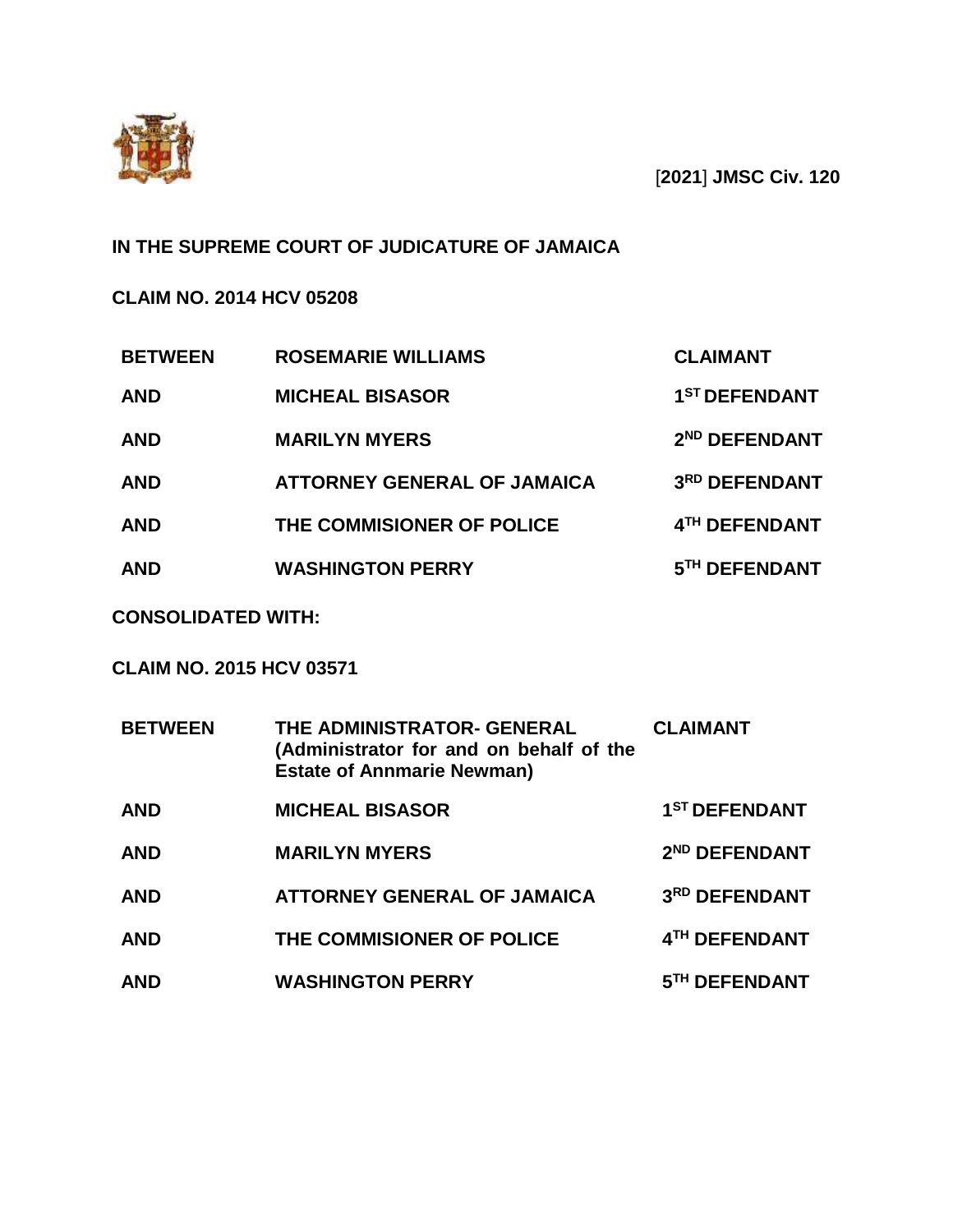Mr. Odane Marston instructed by Jordan & Francis Attorneys-at-Law for the Claimant

Miss Raquel Dunbar and Miss Houston Thompson instructed by Dunbar & Company for the 1st Defendant

Mr. Dale Austin instructed by the Director of State Proceedings for the 3<sup>rd, 4th</sup> and 5<sup>th</sup> **Defendants** 

# **Negligence - Motor Vehicle Collison - Personal Injuries- Liability - Road Traffic Act - Fatal Accidents Act – Law Reform (Miscellaneous Provisions) Act**

Heard: 16<sup>th</sup> - 17<sup>th</sup>, September 2019 and June 23, 2021

**WOLFE – REECE, J**

### **INTRODUCTION**

- **[1]** The are two claims before this Court were consolidated for determination. Both claims were initiated for damages for negligence arising out of a motor vehicle collision that occurred on July 23, 2012.
- **[2]** The first claim filed November 4, 2014 by Claimant, Rosemarie Williams sought Damages Against the Defendants for injuries as a result of the negligence of the 1<sup>st</sup> and 5<sup>th</sup> Defendants. The second Claim was filed in 2015 claim by the dependents of Annmarie Newman. The Claim initiated was pursuant to the provisions of Fatal Accidents Act. The Claimants were later substituted by the Administrator General of Jamaica (Administrator for and on behalf of the estate of Annmarie Newman). On December 10, 2018 an Amended Claim Form was filed pursuant to the Fatal Accidents Act and under the Law (Reform Miscellaneous Provisions) Act seeking the following orders:
	- a) Special Damages and/or funeral expenses;
	- b) Damages for loss of financial dependency;
	- c) Damages;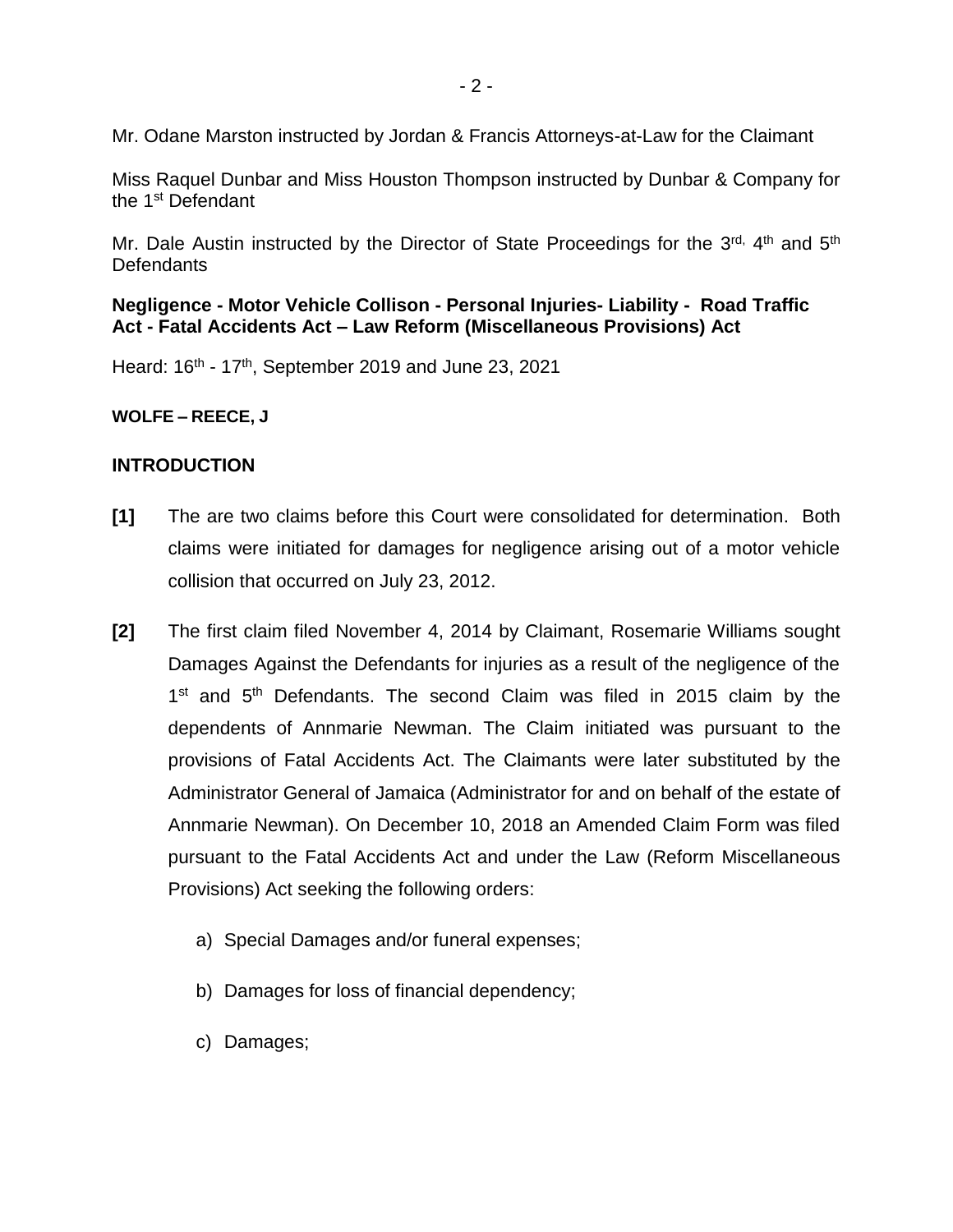- d) Interest there on pursuant to the Law Reform (Miscellaneous Provisions) Act for at such rate and for such and for such period as this Honourable Court deems just;
- e) Cost; and
- f) Such further and other relief as this Honourable Court deems just.
- **[3]** On the accounts of both Claimants at the time of the accident, Rosemarie Williams and Annmarie Newman were standing on the sidewalk at the corner of Penwood Road and Wellside Crescent when suddenly, and without warning, they were hit and severely injured because of a motor vehicle collision.
- **[4]** The collision was between a Mitsubishi Pajero motor vehicle owned by the 1<sup>st</sup> and 2<sup>nd</sup> Defendants and being driven by the 1<sup>st</sup> Defendant and a Toyota Hiace motor vehicle owned by the  $4<sup>th</sup>$  Defendant and being driven by the  $5<sup>th</sup>$  Defendant who was at all material times the servant and/or employee of the 4<sup>th</sup> Defendant.
- **[5]** The Claimants aver that the incident occurred when the 1<sup>st</sup> Defendant, while driving along Penwood Road from the direction of Spanish Town Road, upon reaching the vicinity of Penwood Road and Wellside Crescent, began turning right when, at the same time, the  $5<sup>th</sup>$  Defendant began to overtake and in so doing, both vehicles collided causing the 5<sup>th</sup> Defendant's vehicle to mount the curb of the sidewalk and collide into Rosemarie Williams and Annmarie Newman. They were both injured and resulting in subsequent death of Annmarie Newman.
- **[6]** The 1<sup>st</sup> Defendant however alleges that the accident was caused solely by or substantially contributed to by the negligence of the 5<sup>th</sup> Defendant and counterclaimed against the 5<sup>th</sup> Defendant:
	- a) Damages
	- b) Interest at a rate of 3% per annum from the  $23<sup>rd</sup>$  of July 2012 to the date of judgment pursuant to the Law Reform (Miscellaneous Provisions) Act
	- c) Cost and Attorney Costs.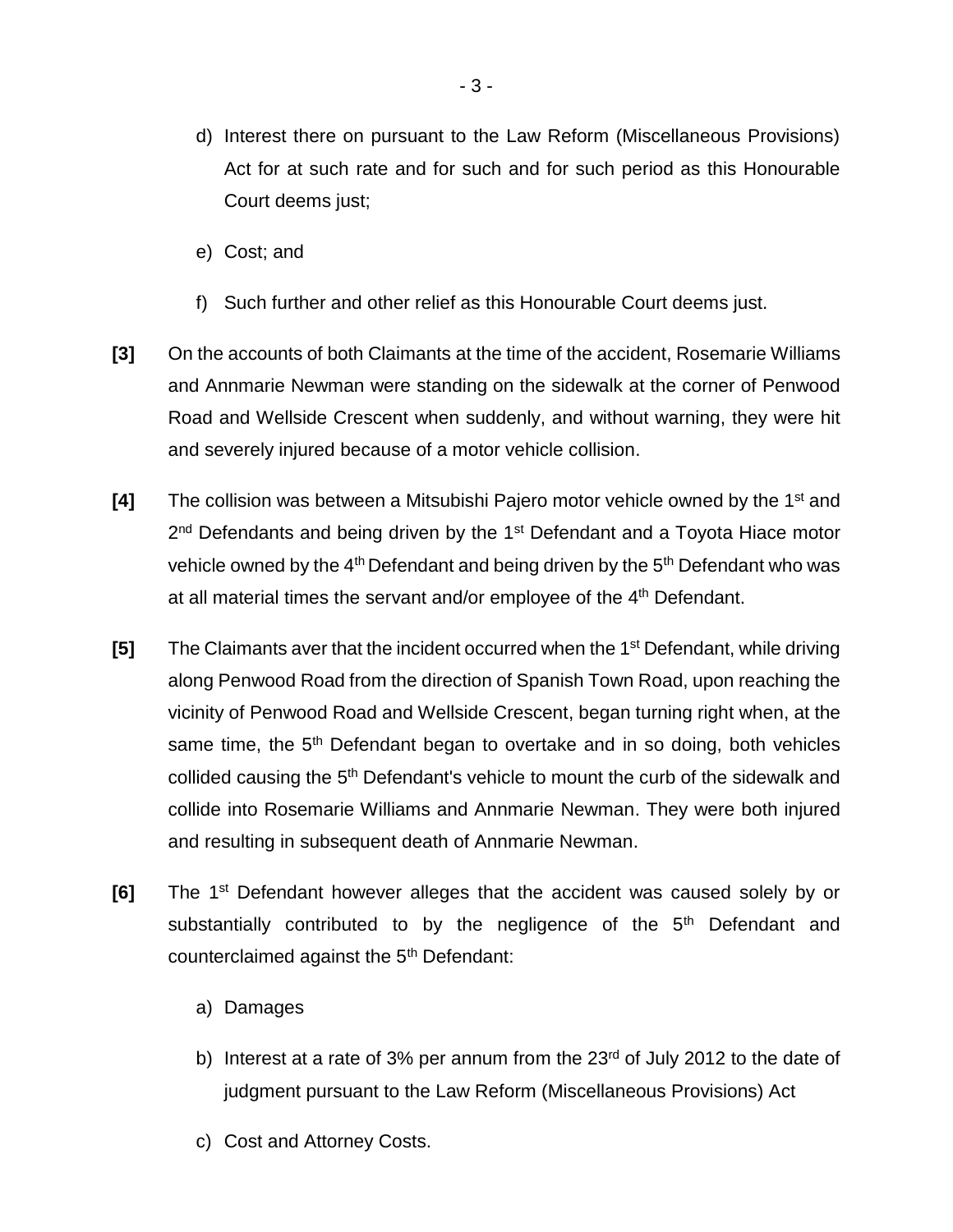**[7]** The 3<sup>rd</sup>, 4<sup>th</sup> and 5<sup>th</sup> Defendants on the other hand denies that the 5<sup>th</sup> Defendant is negligent and advanced that the collision was wholly caused or contributed to be the negligence of the 1<sup>st</sup> Defendant.

### **CLAIMANTS CASE**

#### **Rosemarie Williams**

- **[8]** Rosemarie Williams gave evidence that she was unpacking her goods to sell on the pavement at the corner of Wellside Crescent when she looked up and saw two vehicles proceeding along Pennwood Road from Spanish Town towards Waterhouse. She contends that the Mitsubishi Pajero was in front of the Toyota Hiace and upon reaching the corner of Wellside Crescent, the Pajero motor vehicle attempted to make a right turn onto Wellside Crescent while at the same time, the driver of the Toyota Hiace began to overtake and in so doing, both vehicles collided thereby causing the Toyota Hiace to mount the left curb colliding with her and another pedestrian, Annmarie Newman.
- **[9]** Miss Williams asserts that she was hit on the right side of her body and flung some distance away which resulted in her falling heavily on the sidewalk hitting her back. She was taken to the Kingston Public Hospital in the back seat of a Police Vehicle that arrived on the scene a little while after the accident occurred as she was feeling extreme pain in both of her legs and the right side of her stomach.
- **[10]** She states that at the hospital, X-Rays were done to her spine, chest, both legs and pelvic area and it was determined that all was fine. Her right knee was pressure bandaged; she received medication and was discharged from hospital the same day. However, the following day she remained in excessive pain, and she visited Dr George Lawson. Dr Lawson ordered more X-Rays that were done on her C-Spine, L/Spine and her right knee. He gave her medication and ordered follow up visits as time progressed.
- **[11]** Miss Williams' evidence is that as a result of the accident, she also had to engage the services of Ms Taneisha Whyte for approximately (14) fourteen months to do housework on her behalf.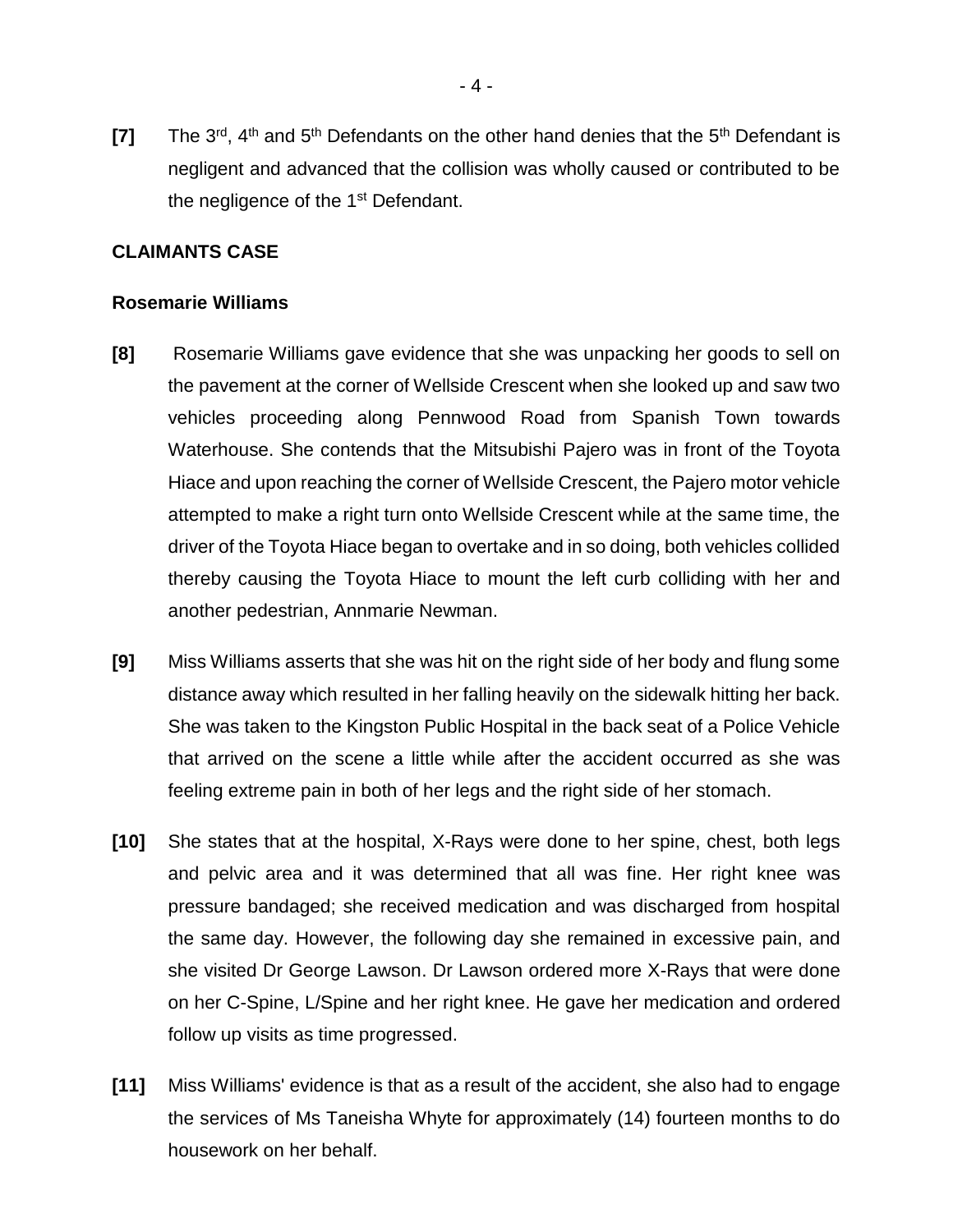#### **Paul Newman**

- **[12]** Paul Newman is the sister of the deceased Annmarie Newman, and he gave evidence that on the 23<sup>rd</sup> of July, 2012, his sister was involved in a motor vehicle accident while she was standing on a sidewalk at the corner of Pennwood Road and Wellside Road. She was taken to the Kingston Public Hospital to receive medical attention following which she had to do several procedures.
- **[13]** His evidence is that he cannot recall the specific details of the medical procedures, but he paid for her treatment as well as purchase medication to aid with surgery. He adds that he also had to purchase hospitality materials such as pampers and states that when the deceased passed, on October 5, 2012, he had to pay for a death Certificate at the Registrar's General Department. He was also responsible for the burial of the deceased.
- **[14]** He avers that at the date of the death of the deceased, she was employed as a vendor and the sole breadwinner for her three sons namely; Johnross Walker, Sewanski Williams and Tyieoh Walker. She had also helped in raising Jaheem Perch, Christina Perch and Vanessa Reid by assisting with the school and medical expenses until the date of her death. He maintains that as a result of her death, he is solely responsible for the children of the deceased and has incurred expenses.

#### **1 ST DEFENDANTS CASE- (Michael Bisasor)**

- **[15]** The 1st Defendant asserts that the accident was caused solely by or substantially contributed to by the negligence of Washington Perry, the 5<sup>th</sup> Defendant.
- **[16]** He asserts that on the morning of July 23, 2012 at about 8:30 am, he was driving along Penwood Road, alone and he was traveling in a northerly direction on the left side of the road, heading toward Wellside Crescent to pick up one of his workers.
- **[17]** On his description of Pennwood Road, Mr Bisasor states that it is mostly straight and asphalted however, that on approaching Wellside Crescent, there is a slight blind corner for vehicles approaching the intersection. The road is 22 feet wide and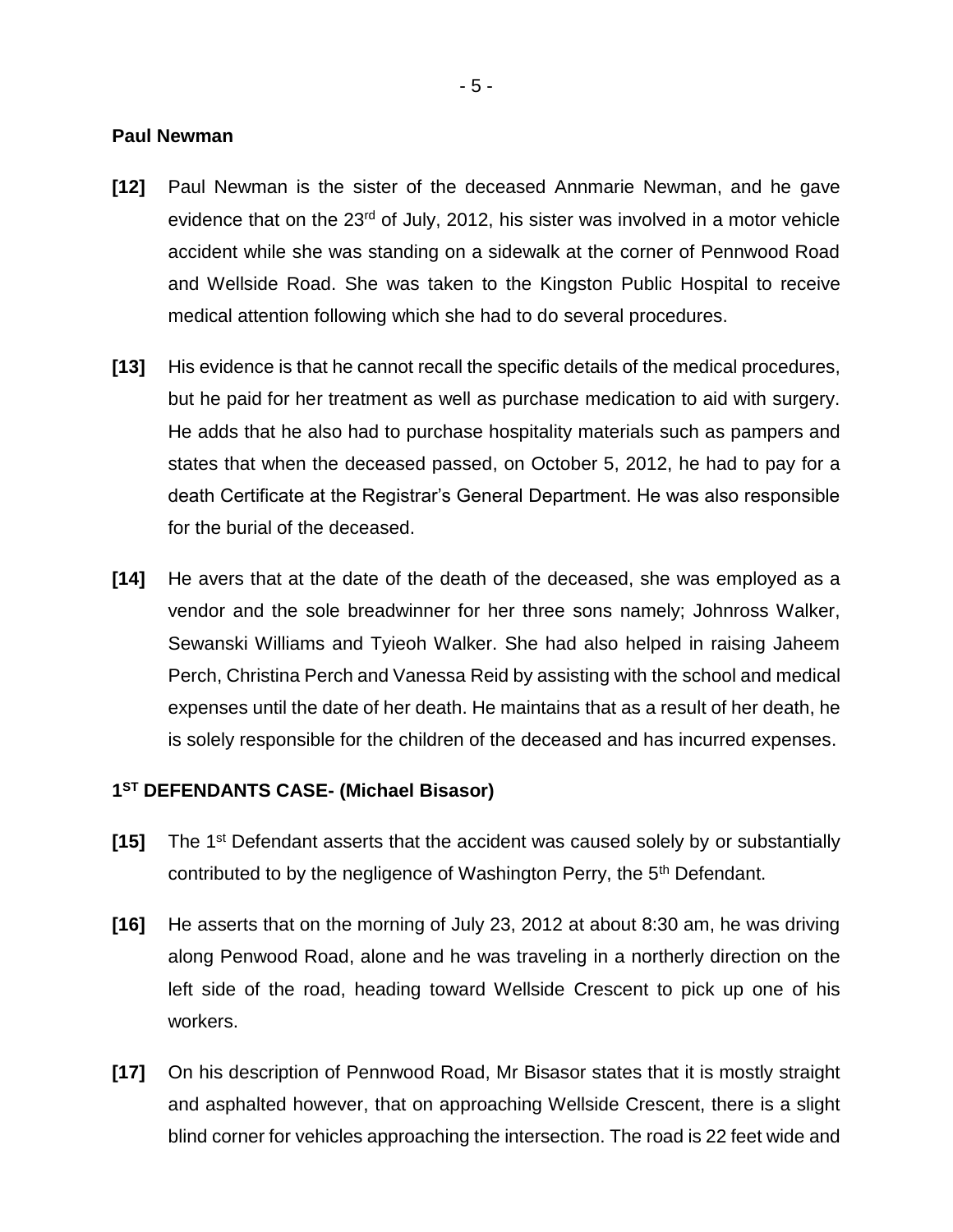bordered by paved sidewalks on the left but not on the right until a few feet from Wellside Crescent where the sidewalk is about 4 feet wide.

- [18] The 1<sup>st</sup> Defendant states that at the time of the accident, he was driving at about 15 to 20kmph in a zone that had a speed limit of 50kmph. His evidence is that at about 35 meters from Wellside Crescent, he put on his right indicator signal and checked his rear-view mirrors including the interior mirror. On proceeding around the slight bend, he checked for vehicles and noticed that it was clear of oncoming vehicles and so immediately drifted to the middle of the road and rechecked all mirrors. He states that he did not see any vehicles behind him and so began turning right towards Wellside Crescent.
- **[19]** Mr. Bisasor stated that on turning, he felt an impact to the right side of his vehicle starting from the right rear wheel arch to the right front door. He maintains that at this time, he was now partially in the lane for vehicles travelling towards Spanish Town Road on Penwood Road. After the impact, he swerved back to the left side of Penwood Road and stopped. He looked through the right window and saw a Toyota Hiace truck appearing to proceed out of control mounting the left-hand sidewalk and swerving onto Wellside Crescent.
- **[20]** There was a stall and a dog in front of the stall and two ladies sitting on the wall by the stall. The Hiace hit the stall, the dog and the two ladies then re-entered the roadway, spun around and came to a stop facing the wall on the opposite side of the road where the ladies were sitting.
- **[21]** The 1st Defendant asserts that he exited his car at that point, stood to right side of his vehicle and started looking at the two ladies who were laying on the ground a couple feet away. He states that he noticed that the dog appeared to be dead and one of the lady's foot appeared crushed with a lot of blood over it. He adds that at that time, a man exited his vehicle with his hand on his head. The Hiace vehicle was marked Caribbean Search Centre at the side.
- **[22]** The injured ladies were placed in a pick-up and rushed off to hospital by the police who had come on the scene. Mr Bisasor contends that the police examined his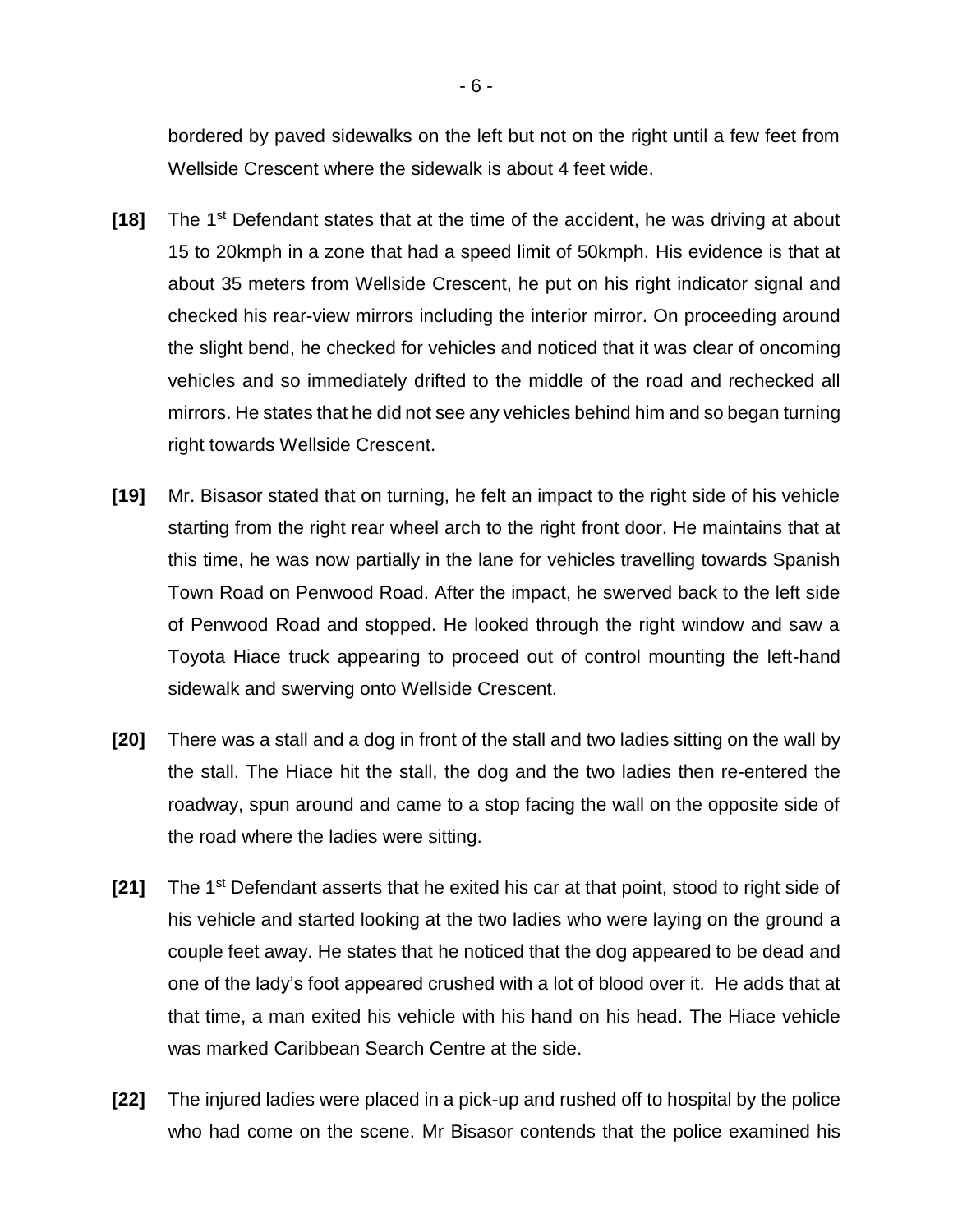vehicle and advised him to take it to the examination depot in Spanish Town and he drove it there. At the examination depot, his vehicle was examined and he was told that all was well and that is when he left to the Hunts Bay Police Station to give a statement.

#### **3 RD, 4 TH AND 5TH DEFENDANTS**

- **[23]** Washington Perry the 5<sup>th</sup> Defendant who was at the material time, employed to the Jamaica Constabulary Force as a Corporal of Police at the Caribbean Search Centre gave evidence on behalf of himself and the 3<sup>rd</sup> and 4<sup>th</sup> Defendants
- **[24]** Mr Perry's evidence is that on the day in question, he was involved in a joint search operation which comprised members of JCF and JDF operational teams in the St. Andrew South Police division. Sometime after 8 in the morning the team of officers were traveling in a convoy of approximately seven (7) marked police service vehicles. On reaching the vicinity of the stoplight at the Seaview Gardens entrance and Spanish Town Road, the convoy proceeded onto Penwood Road when a tinted black and grey Mitsubishi Pajero that was being driven by the 1<sup>st</sup> Defendant broke into the convoy and inserted itself between the vehicle Corporal Perry was driving and the rest of the convoy.
- **[25]** Mr. Perry states that the 1<sup>st</sup> Defendant was repeatedly signalled to exit the operational convoy and he eventually complied and pulled out of the convoy in the vicinity of Wellside Crescent. The Mitsubishi Pajero pulled towards the left of the road and came to a complete stop. Whilst he was in the process of passing the Mitsubishi Pajero the 1<sup>st</sup> Defendant suddenly without giving any signal or warning turned his vehicle right and collided into the Toyota Hiace Bus that Corporal Perry was driving.
- **[26]** He contends that it was negligent actions of the 1<sup>st</sup> Defendant which therefore caused the collision between the two vehicles. The collision he asserts caused him to lose control of his vehicle, which was pushed by the mass, and momentum of the 1<sup>st</sup> Defendants vehicle onto the curb and unto the side walk where the vendors Rosemarie Williams and Annmarie Newman were. He states that the other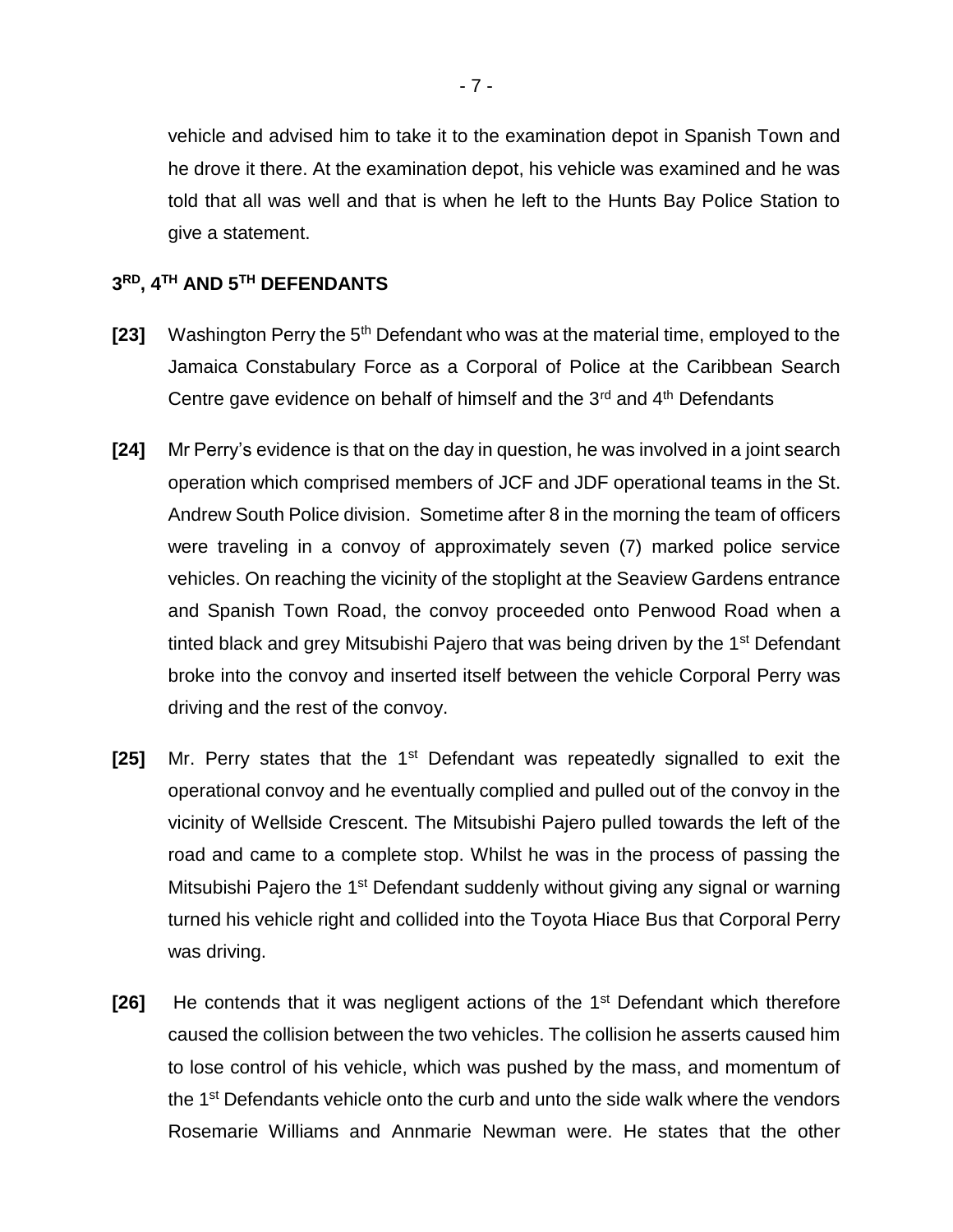pedestrians who were traversing the sidewalk quickly got out of the way but two vendors who were seated along the sidewalk were not able to do so.

**[27]** Corporal Perry says that at the material time he drove at a safe speed and based on his direct observation of what happened, it was the 1<sup>st</sup> Defendant who drove in an unsafe manner; who failed to keep an adequate lookout and who suddenly and without warning made a right turn when it was manifestly unsafe to do so.

### **CLAIMANTS SUBMISSION**

- **[28]** Counsel for the Claimants Mr. Marston prefaced his submissions by stating that the issues for the courts consideration are (a) whether any or all of the Defendants were negligent and therefore liable to compensate the Claimant? (b) whether the Claimant is contributory negligent and (c) If so, how much compensation is the Claimant entitled?
- [29] Counsel contends that neither the 1<sup>st</sup> nor the 5<sup>th</sup> Defendants were driving in a manner that was safe and as a result, it led to the collision and injuries sustained by Rosemarie Williams and Annmarie Newman.
- **[30]** It was submitted that that, it is for the Court to consider whether or not the 1st Defendant failed to us his indicator in showing that he was about to turn from Penwood Road onto Wellside Crescent and if such a finding is made it would be the basis for finding that the 1<sup>st</sup> defendant was liable or contributed to the accident.
- **[31]** Mr. Marston sought to rely on **Section 103** of the **Road Traffic Act** which stipulates that where two or more roads intersect, the driver of any vehicle, before turning into, or crossing, a principal road, should bring the vehicle to a full stop and on turning into, or crossing the principal road should not drive his vehicle so as to obstruct any traffic on the principal road.
- **[32]** To further establish the duty of a driver he urged upon the court the case of **Pratt v Bloom** [1958) Times 21 October Div. Court, as found at page 58 of **Bingham** and Berryman's Personal Injury and Motor Claims Cases 12<sup>th</sup> edition where Streatfield J said,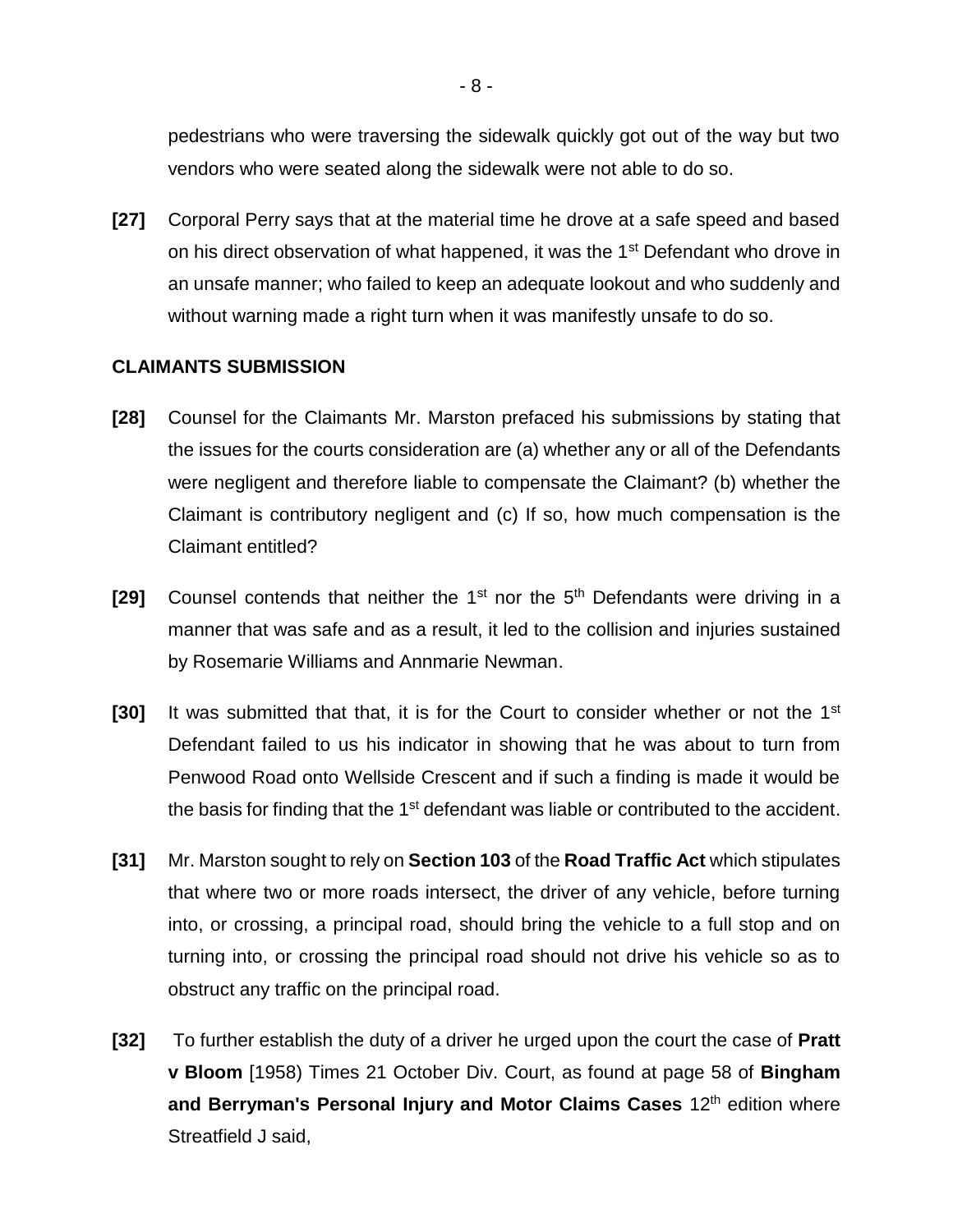#### *"the duty of a driver changing directions is (1) to signal and (2) to see that no one was incommoded by his changing of direction and the duty is greater if he first gives a wrong signal then changes it".*

- **[33]** Mr. Marston stated that as a fundamental principle, it is understood that the 1<sup>st</sup> Defendant had a duty before undertaking to turn on to Wellside Crescent to signal his intention so to do and to ensure that the other road users were not inconvenienced by his change of direction.
- **[34]** The 1st Defendant in his evidence stated that he had indicated his intention to turn. The 5<sup>th</sup> Defendant disputes this evidence. Therefore, Counsel submitted that this is an issue of credibility and is therefore a matter for the Court to determine. If the finding is that he had failed to do so adequately, or at all, he is liable hereunder and at the very least contributed to the accident.
- [35] In regard to 5<sup>th</sup> Defendant Mr. Marston submitted that he must have been speeding or driving at a speed that was manifestly excessive and unsafe in the circumstances. Counsel submitted that if the vehicle was being driven at a speed that was safe, the vehicle could not have gotten out of control and caused such damage. Mr Marston contended, that it is hard to accept the  $5<sup>th</sup>$  Defendant's version and he should be held liable for the accident or there should be a finding that he contributed significantly to the collision. He argues that it is undisputed that it was the vehicle being driven by Corporal Perry that ventured on to the sidewalk, struck both Miss Williams and Miss Newman which caused their injuries
- **[36]** Counsel sought to assess the Claimant's evidence and states that albeit Miss Williams could not assist the Court in relation to the question of whether or not the 1<sup>st</sup> Defendant came to the intersection and indicated his intention to turn onto Wellside Crescent, or whether the  $5<sup>th</sup>$  Defendant was overtaking, she is to be viewed as a credible witness as at no time did she make a false representation to bolster her claim nor did she give evidence to facts that she could not recall even when they would have served her interest.
- **[37]** It was further urged on the Court that given there were no evidence before the to show the damage to the 5<sup>th</sup> Defendant's vehicle, which would have greatly assisted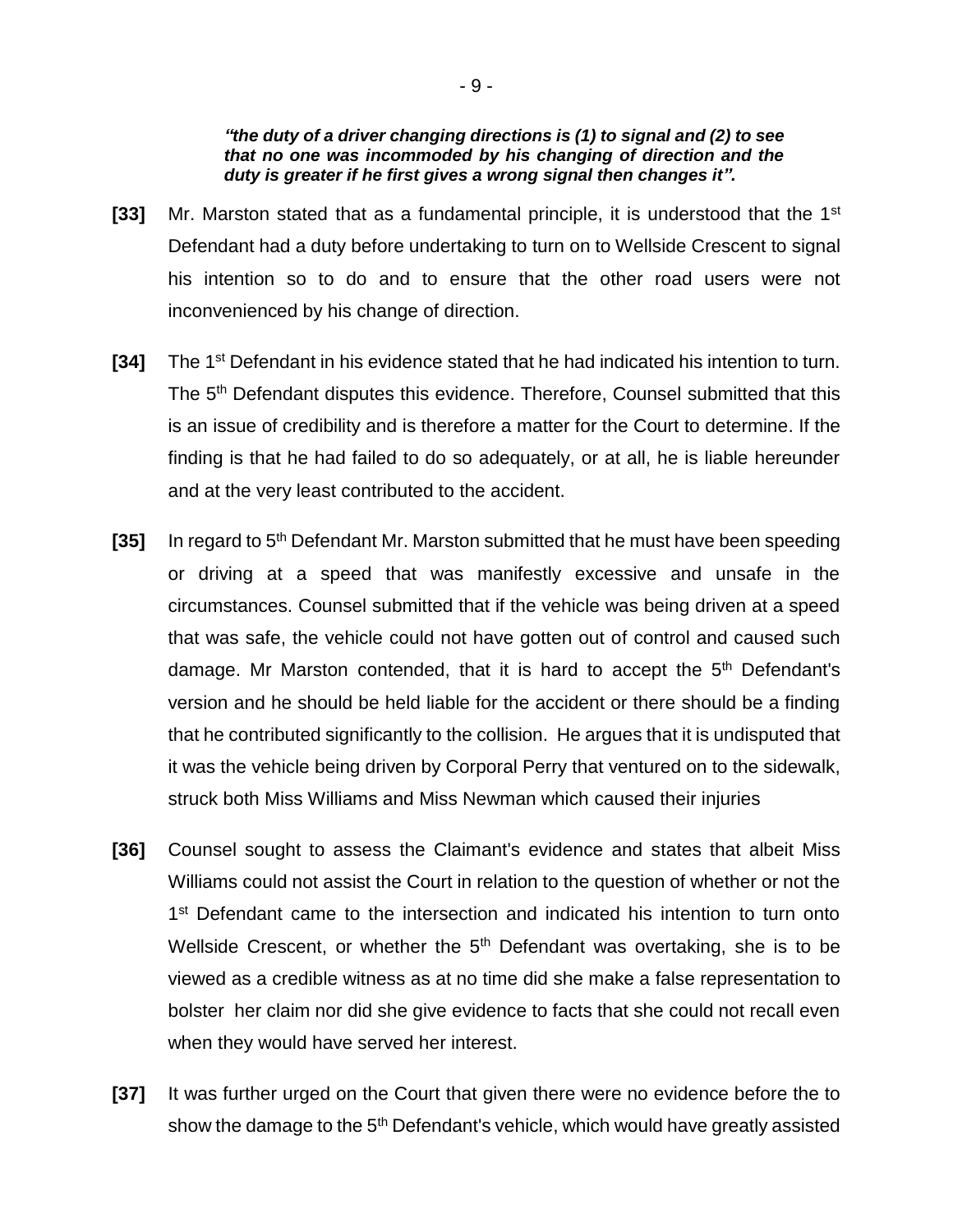the court to determine the point of impact. He opined that it would have been crucial if the impact were to the front left of the vehicle, one can accept that the 1<sup>st</sup> Defendant may have drove into its path while approaching however, if the impact was to the rear of the  $5<sup>th</sup>$  Defendant's vehicle, it is suggestive that the  $5<sup>th</sup>$  Defendant would have already passed the 1<sup>st</sup> Defendant and he then drove into the rear side of his vehicle.

- **[38]** Counsel added that one other significant aspect is in relation to the point of impact in the direction of which the vehicle would have gone immediately after colliding. He states that on the 5<sup>th</sup> Defendant's version, he would've ventured further right after the collision and the submission made was that theis movement would not have been consistent with a rear collision. In the absence of anything to the contrary, Counsel submitted that the court should disregard the evidence of the 5th Defendant in relation to where the bus was hit.
- **[39]** Reliance was also placed on **section 2** of the **Road Code** which says one should not exceed the speed limit; keeping as near to the left as is practical practicable; always been able to stop one's vehicle well within the distance for which one can see the road to be clear; not traveling too close, to the vehicle that is in front of one's vehicle. Importantly, with respect to the last-mentioned rule is the following: *"Always leave enough space between you and the vehicle in front so that you can pull up safely if it slows down or stops"*

Mr. Marston submitted that Corporal Perry failed to observe the provisions of the Jamaica Drivers Guide. In particular, the provisions referred to is as page 54, which says;

*"do not overtake unless you can do so without danger to other road users and yourself. Do not overtake at a pedestrian crossing, railway crossing, road juncture, corner or bend, where the road narrows or where there is an unbroken white line in the centre of the roadway. Remember to check your mirrors and give proper signal before you overtake."*

**[40]** It was submitted that if Corporal Perry was travelling at a slow speed as he said in his evidence, the incident could not have occurred as he stated as he would have been able to stop the vehicle by applying his brake. Counsel submitted that the 5<sup>th</sup>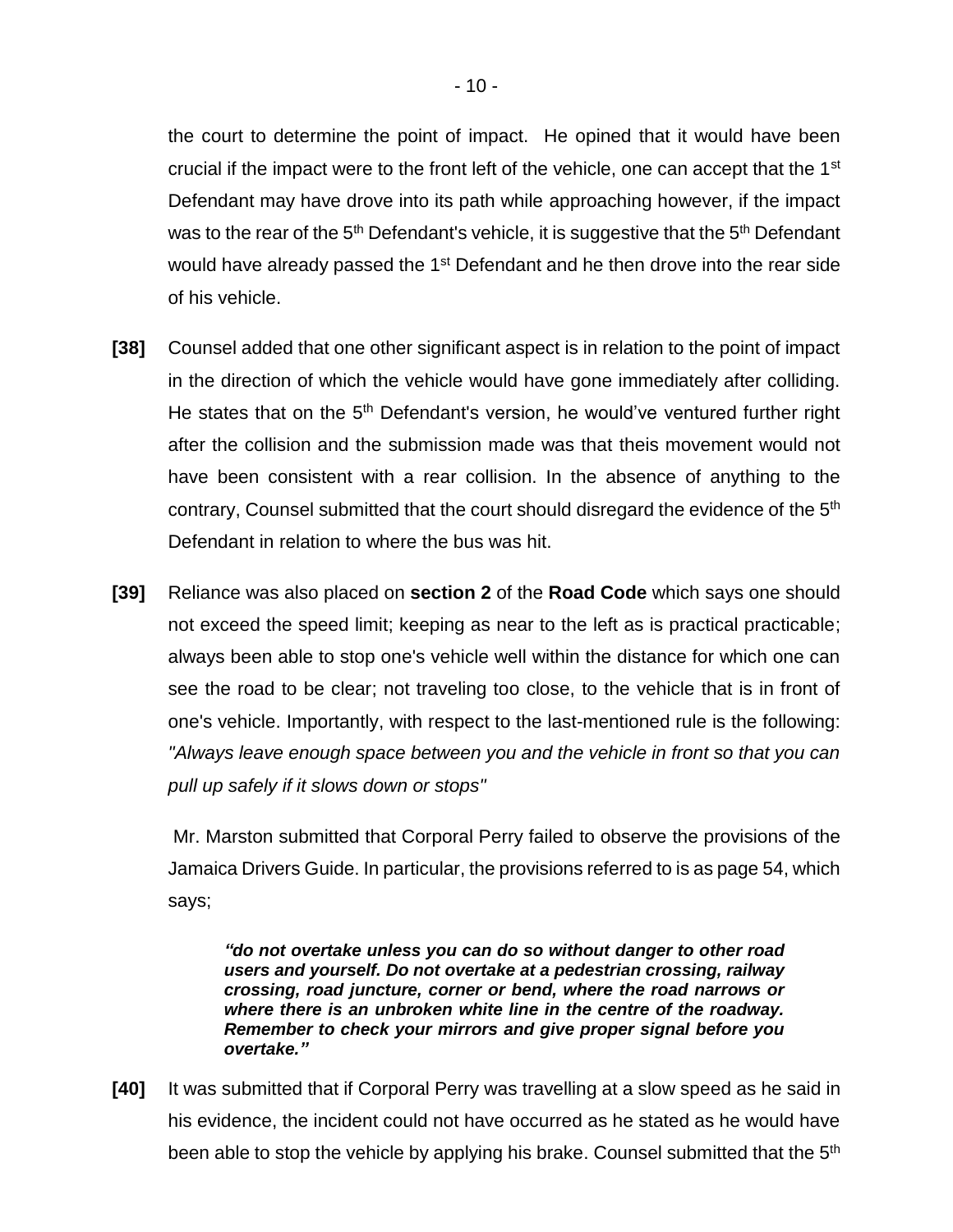Defendant is an untruthful witness. Counsel also contends that the 5<sup>th</sup> Defendant overtook at a "T- Juncture" when it was unsafe to do so.

# **1 ST DEFENDANTS SUBMISSION**

- **[41]** Miss Dunbar submitted that the elements of negligence that must be proved by the Claimant are as follows;
	- (a) A duty of care was owed by the  $1<sup>st</sup>$  Defendant to the Claimant;
	- (b) There was a breach of that duty by the  $1<sup>st</sup>$  Defendant;
	- (c) That the Claimant suffered damage as a result of that breach
- **[42]** Counsel for the 1st Defendant, Miss Dunbar, relied on the case of **Caparo Industries PLC v Dickman** [1990] 1 All ER 568, where what emerged is that:

*"in addition to the foreseeability of damages, the necessary ingredients in any situation giving rise to a duty of care is that there should exist between the party owing the duty and the party to whom it is owed, a relationship characterized by the law the as one of proximity, or neighborhood and that this situation should be one in which the Court considers it fair, just and reasonable that the law should impose a duty of a given scope upon the one party for the benefit of the other."*

- **[43]** According to Lord Wilberforce in **Anns v London Borough of Merton** [1977] 2 All E.R. 492 at 498., in order to determine "whether the duty was owed to the Claimant, in question, one has to consider whether as between the alleged wrongdoing and the person who has suffered damage there is a sufficieny of proximity or neighbourhood such that, in the reasonable contemplation of the former carelessness on his part maybe likely to cause damage to the latter."
- **[44]** Counsel relied on the dicta of Justice Theobalds in **Ronald Webb v Antonio Rambally** Suit No. C.L W101 of [1990] (unreported) at page 5 where he says:

*"Generally speaking, when two parties are so moving on to the public roads in relation to one another, each party owes a duty to avoid the consequences of collusion. Each owes to the other a duty to move with due care and this is true whether one is on foot or the other is controlling a motor vehicle."*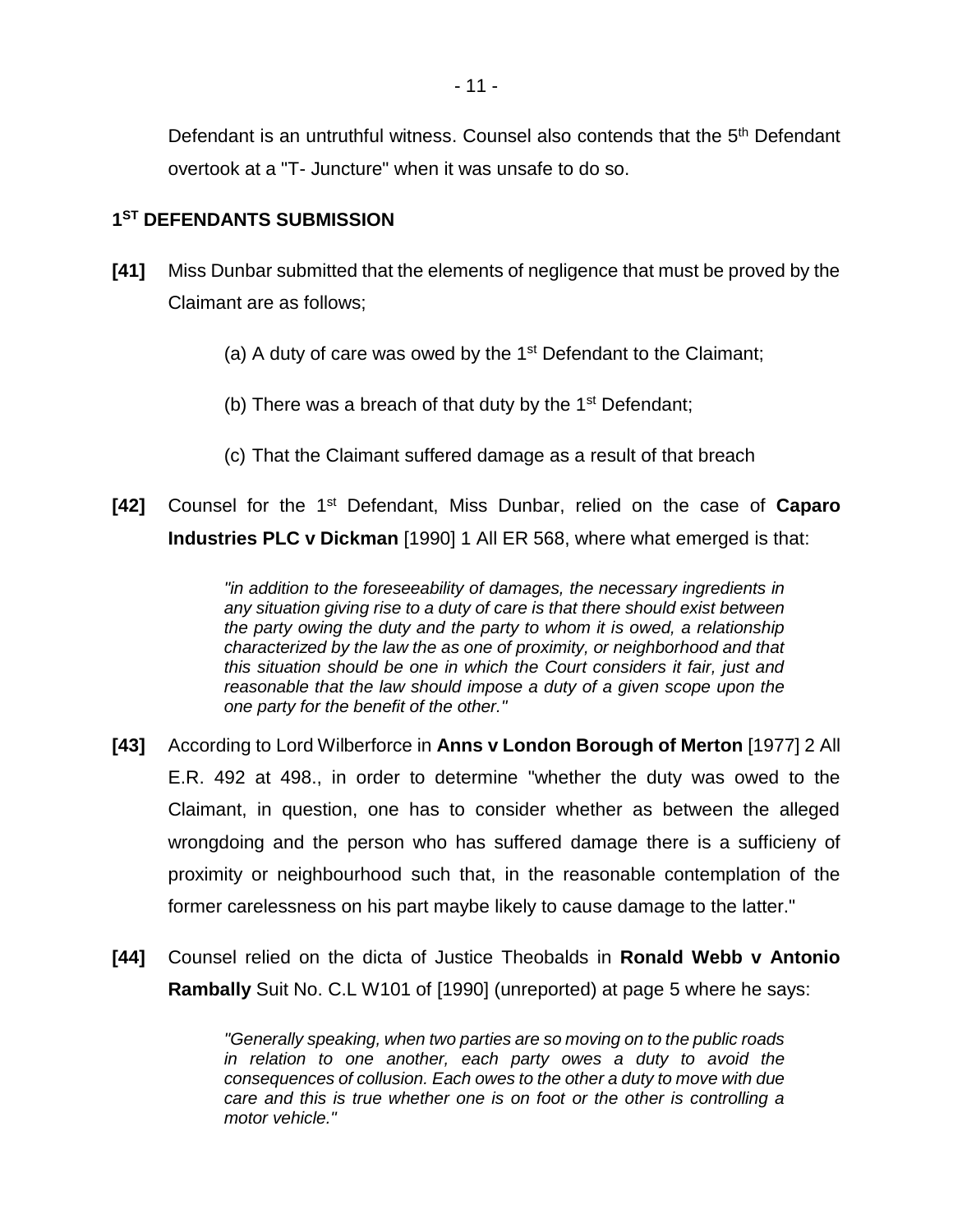- **[45]** In **Elizabeth Brown et at v Daphne Clarke and Ors** [2015] JMSC Civ 234, Justice Laing as paragraph 29 explored the law of negligence and what the Claimant needed to prove to succeed, and at paragraphs 30 and 32, he stated *"it is similarly settled law that all users of the road owe a duty of care which an ordinary skilful driver would have exercise under all the circumstances and includes an avoidance of excessive speed, keeping a proper lookout and observing traffic rules and signals."*
- **[46]** Miss Dunbar submitted that every driver on the roads of Jamaica must be guided and abide by the provisions of the Road Traffic Act. She made specific reference to Sections 32(1), 27(1) & 51(1).
- **[47]** Counsel submitted that the 1<sup>st</sup> Defendant's account of events is consistent with the available physical evidence, the damage sustained to his vehicle was to the right and his evidence is that his vehicle was impacted on the right side, while he was making a right turn. His vehicle repair estimate and the pictures taken of his vehicle act as evidence of the damage. Miss Dunbar opined that if the 5<sup>th</sup> Defendant's version of events where to be believed, there would be damage to the front of the 1<sup>st</sup> Defendant's vehicle and not only the right side and the damage to his vehicle would have been far more extensive.
- [48] Counsel contends also that the 1<sup>st</sup> Defendant's version of the accident provides a logical explanation to the events of July 23, 2012.
- **[49]** Counsel stated as well that the Claimant's particulars of claim support the 1st Defendant's position at the time of the accident that it was the 1<sup>st</sup> Defendant making a right turn when the 5<sup>th</sup> Defendant attempted to overtake as the 1<sup>st</sup> Defendant was proceeding to turn right. The statement of the 5<sup>th</sup> Defendant also speaks to him attempting to overtake the 1<sup>st</sup> Defendant at the time of the accident.
- **[50]** Counsel submitted that a vehicle ahead positioned as if to turn with an indicator on should be passed on its left or not at all. This is based on both the Road Code and the Road Traffic Act. All road users owe a duty of care to other road users to use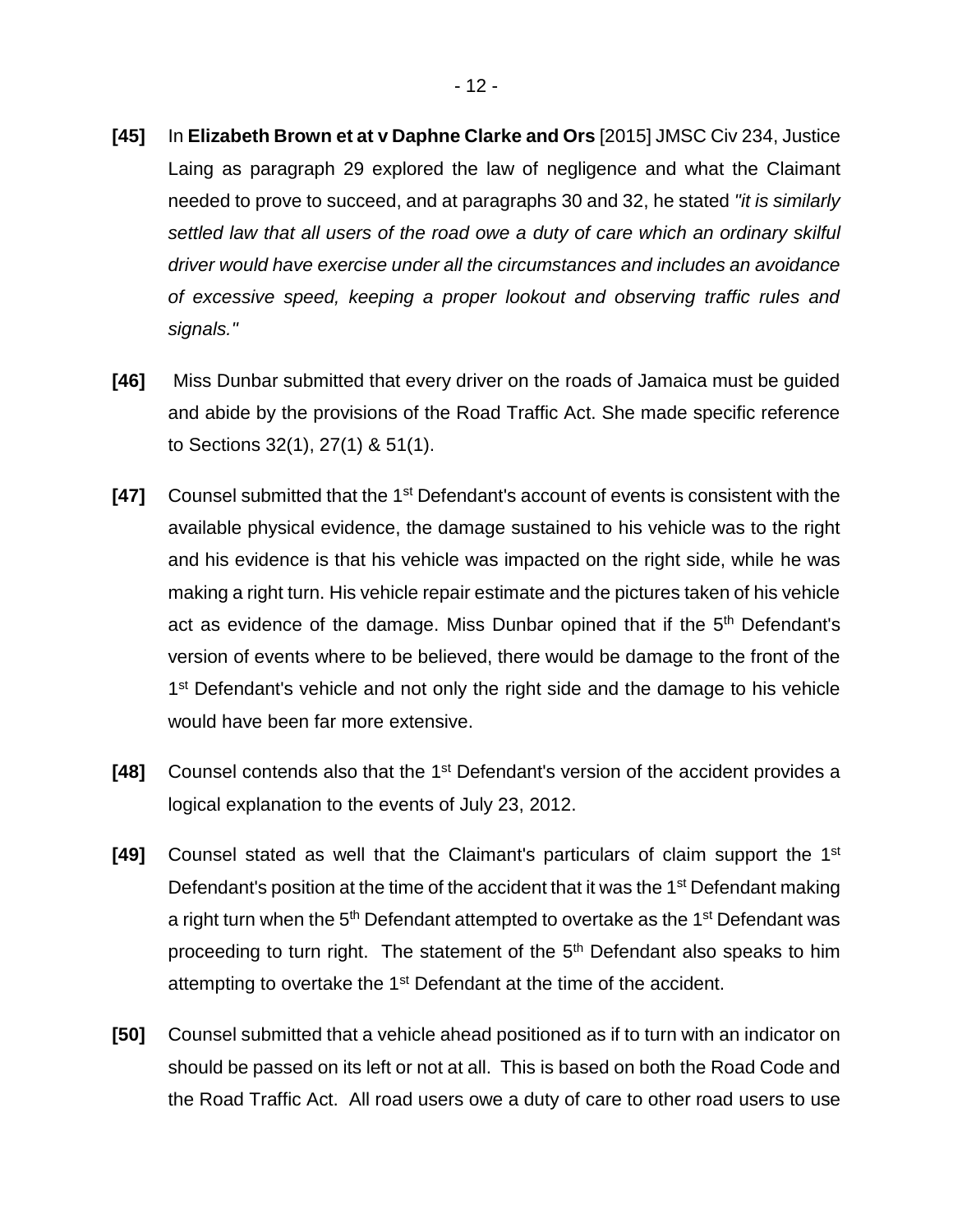the motor vehicle especially when required to exercise reasonable care and observe and obey rules of the road, being the Road Traffic Act.

- **[51]** submitted that while the 1<sup>st</sup> Defendant acted reasonably in the circumstances, taking steps to ensure that the road was clear before attempting to make a right turn, the 5<sup>th</sup> Defendant has failed to show his actions were negligent. The 5<sup>th</sup> Defendant attempted to overtake when it was unsafe to do so. He did not provide any evidence to prove that he controlled his vehicle in a manner to avoid the Collision with the 1<sup>st</sup> Defendant. His statement places him behind the 1<sup>st</sup> Defendant and the submission was that if he had paid attention or maintain any proper lookout, he would have seen the 1<sup>st</sup> Defendant's turning signal and notice the position of the 1<sup>st</sup> Defendants motor vehicle. The court was asked to find but the 5<sup>th</sup> Defendant negligently attempted to overtake the 1<sup>st</sup> Defendant while the 1<sup>st</sup> Defendant attempted to make a right turn.
- [52] The submission was that the 5<sup>th</sup> Defendant failed to keep a proper lookout, or manoeuvre his vehicle in a manner to avoid colliding with the 1st Defendant's motor vehicle. The speed he travelled at was excessive in the circumstances, and contributed to the inability to avoid the collision and contributed to him losing control of the vehicle been hitting the Claimant and Anne-Marie Newman.
- **[53]** Counsel closed off her submissions by stating the 1<sup>st</sup> defendant did not breach any duty of care owed to the Claimant or any road users. Furthermore, he was not negligent and or did not contribute to the cause of the collision. He took reasonable care to avoid a collision.

# **3 RD, 4TH AND 5TH DEFENDANTS SUBMISSIONS**

**[54]** Mr Dale Austin, prefaced his submissions by giving a synopsis of the various accounts before the Court. He says that the burden of proof at common law is that in order for Claimants to succeed in a claim for damages for actionable negligence as alleged against the crown, they must prove the following ingredients of the tort laid down in the locus classicus on this subject. In **Donoghue v Stephenson**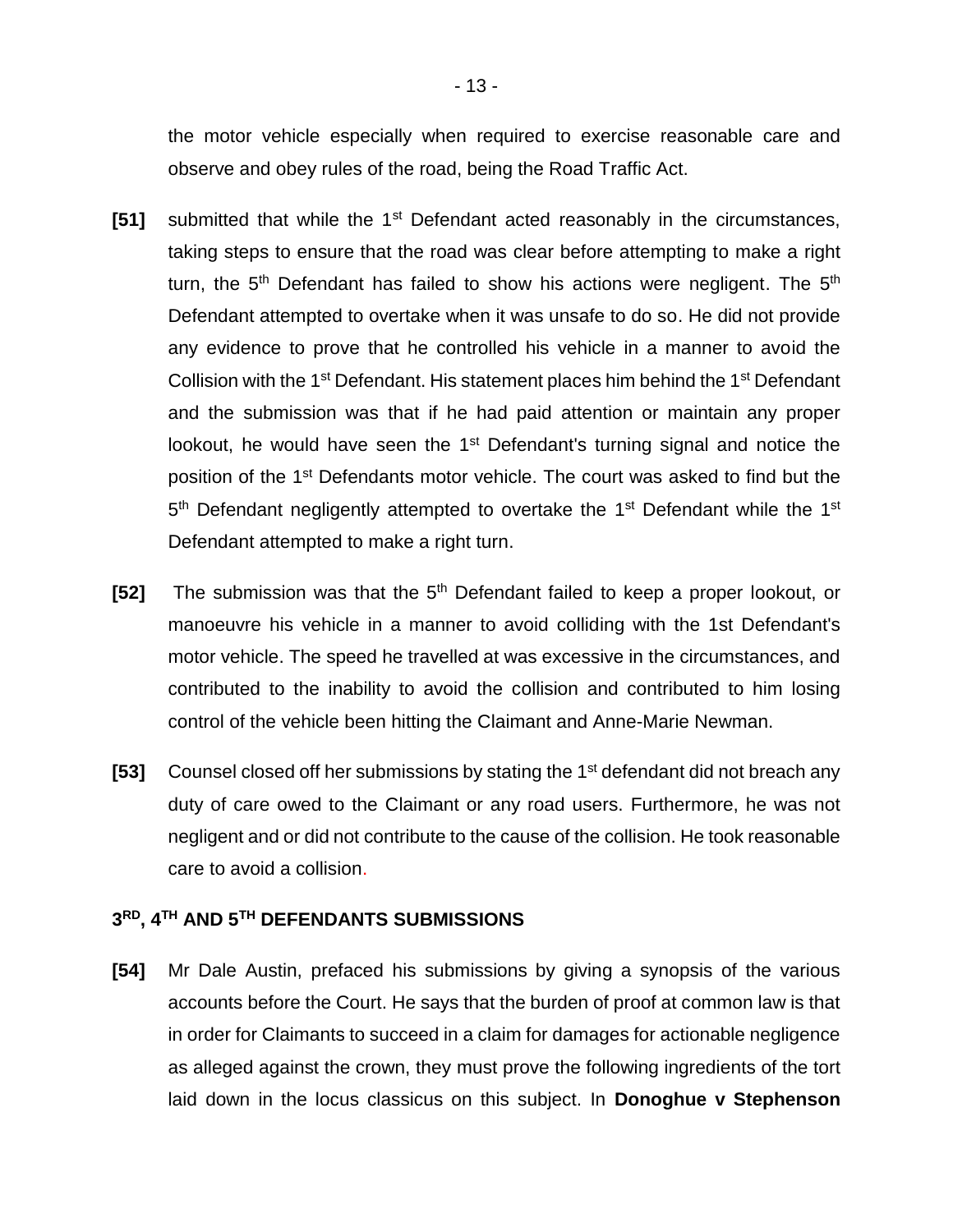[1932] A.C. 562, the seminal principle what are applicable to the area of law was adumbrated as:

- a) that the driver of the respective vehicles owed the Claimant a duty of care;
- b) the said drivers breached the duty of care and failed to comply with the standard of care prescribed by law; and
- c) that damage, which is casually connected with the breach and recognized by law, has been occasioned to the Claimants.
- **[55]** He stated that the Claimant failed to prove any of the three elements of negligence, they would be unable to succeed in an action for damages. On the Crown's case, the driver of the Pajero would be exposed to liability where the negligence alleged may be reasonably inferred from acts which may make it more probable than not that the damages alleged was caused by his negligence as opposed to some other cause.
- **[56]** The general principle in the respect of the duty of care was enunciated by Lord Atkins at page 580 in the seminal case **Donoghue v Stephenson** (supra) where he said that:

*"[one] must take reasonable care to avoid acts or omissions which he cannot reasonably foresee would be likely to injure his neighbour…. [ who is defined as] persons who are closely and directly affected by [his] act that [he] ought reasonably to have them in contemplation as being so affected when [his] mind is directed to the acts or omissions which are called in question."*

- **[57]** Relying on the case of **Nettleship v Weston** [1971] 3 All ER it was submitted that emerging from this general duty are the obligations for drivers of vehicles to keep good look out for other traffic which is or may be expected to be on the road.
- **[58]** Reliance was placed on Lord Macmillan at page 104 **Bourhill v Young** [1943] A.C. 92 where he says that a motorist must exercise reasonable care when driving, this care involving "avoidance of excessive speed, keeping a good lookout, observing traffic rules and signals…." This submission was that in that case, Lord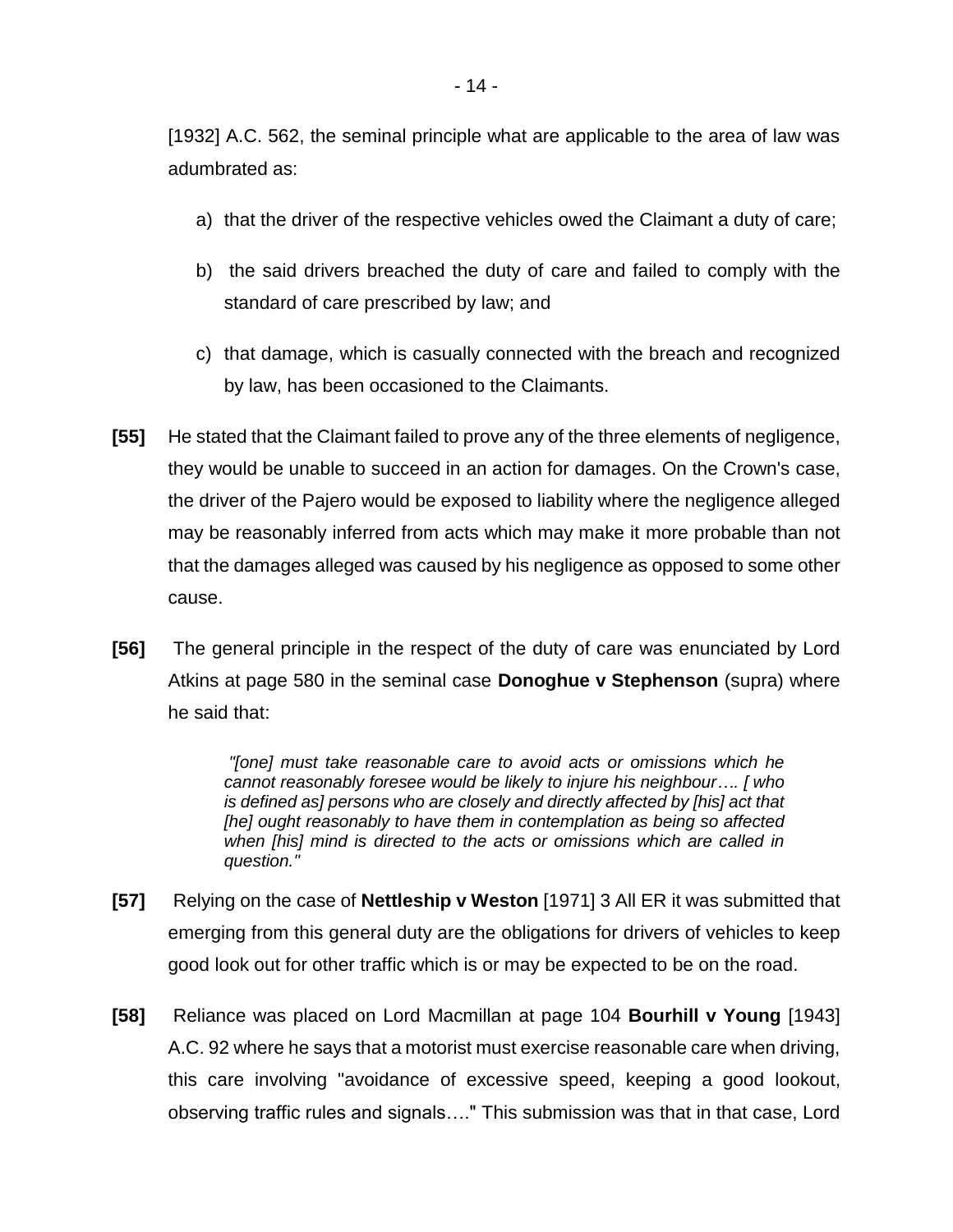McMillan propounded that reasonable care means the care, which an ordinary skilful driver would have exercised under all circumstances.

- **[59]** Counsel contends that motorist owe a duty of care when using the road. The duty arising when it is reasonably foreseeable that if someone does not exercise due care, another party will be harmed. He relied on section 32(1) of the Road Traffic Act and stated that the duty of a motorist is to keep a proper lookout at all times when using the road as a driver.
- **[60]** Counsel further submitted that the 5<sup>th</sup> Defendant's evidence as to absence of liability on his part is preferred view and should be accepted by the court. Mr Austin stated the more crucial question is whether one or more of the drivers breached this particular and specific duty of care in the circumstances and fail to comply with the standard-of-care prescribed by law. Counsel submitted is that this is the analytic lynchpin to resolve the issue of liability for tort.
- **[61]** It was urged upon the Court that the road as a concept is not a neutral and undefined space; with a constant and unchanging character in the nature of duties, it places on drivers who traverse it. Rather, it is a dynamic thoroughfare with varying and distinctive features, which summons varying and specific types of obligations to road-users that correspond with the distinctive features of the particular road environment being traversed. At junctions therefore, at stoplights, at intersections, at sharp corners, not only do the general duty of care applies, but also the specific duty of care that is also specific to that context (situationally specific) that also applies.
- **[62]** In the present case, the 1<sup>st</sup> Defendant acknowledges that he sought to make a turn in the middle of the road in the vicinity of a corner and an intersection. His obligations as a road user in these circumstances were self-evident and as suggested by the crown, he ignored them to the detriment of other road users including Mr. Perry, Rosemarie Martin, and Ann Marie Newman.
- **[63]** In addition to the general duty of care to keep a good lookout for traffic, to avoid excessive speed, to observe the traffic rules and signals, and submit no error of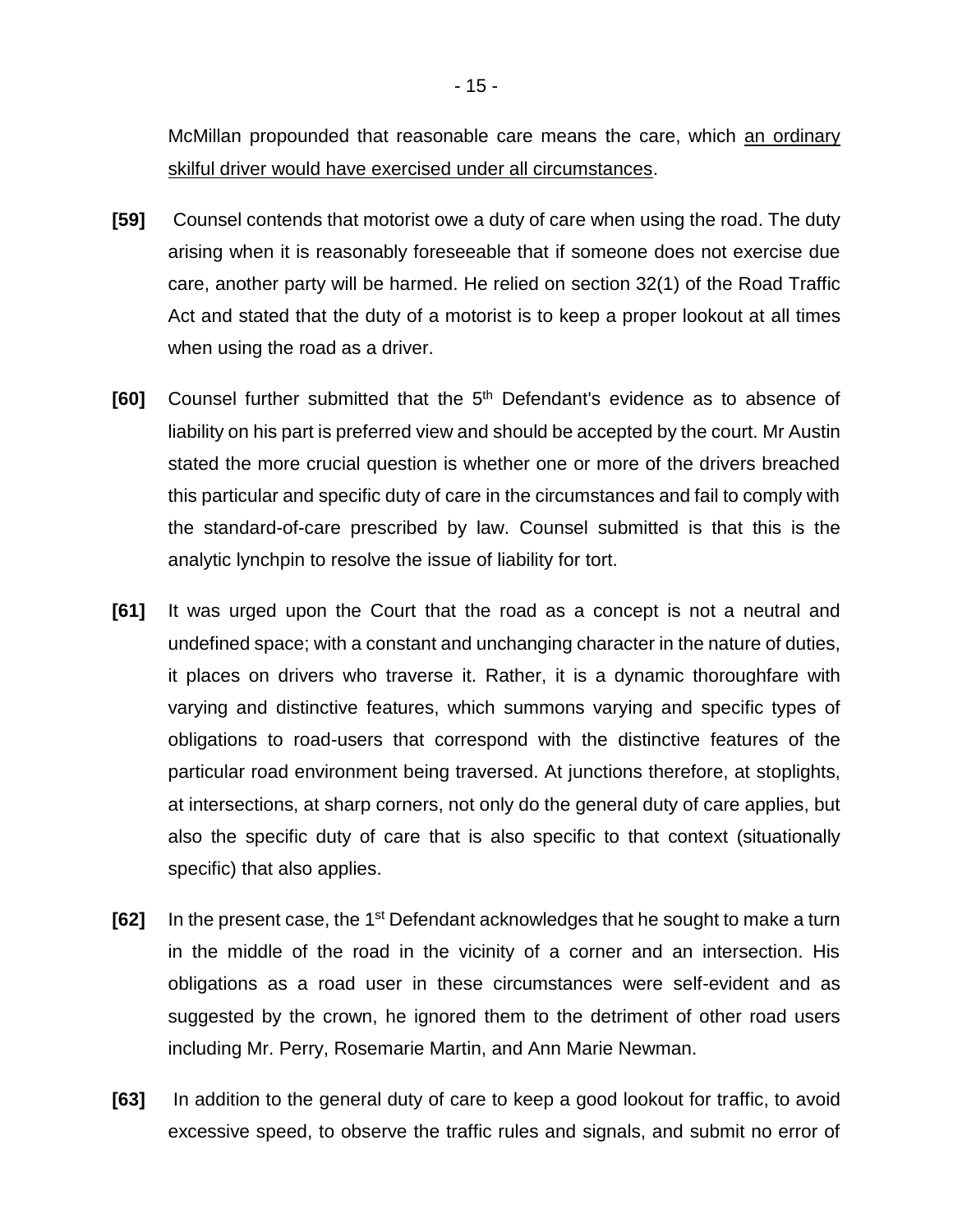judgment he is also prohibited from making turns in the way that he sought to do which ultimately caused the collision and ultimately the injuries damages and loss sustained by a number of persons.

**[64]** The 1st Defendant fail in not only appropriately discharging his general duty of care, but also fundamentally he failed in discharging his duty of care as a road user making a turn as he did in the vicinity of a corner and intersection without adequate regard to other road users. Counsel contends that the probabilities favour the finding that the 1<sup>st</sup> Defendant failed to keep a proper lookout and he should not have pulled out and tried to make a turn in the way he did and he certainly should not have done so in the vicinity of a corner and an intersection where there would be a strong likelihood of traffic approaching suddenly.

### **ISSUES**

- **[65]** The issues arising from the facts are:
	- a) Whether the Defendants owed the Claimants a duty of care? If yes, was the duty breached?
	- b) Whether the Defendants are liable in Negligence?
	- c) What, if any is the quantum of damages to be awarded to the Claimants.

#### **LAW AND ANALYSIS**

**[66]** In a claim for negligence, it is trite law he who asserts must prove. The onus is on the Claimant to satisfy the Courts on a balance of probabilities that the Defendant owed him a duty of care, the duty was breached and consequently, he suffered damage. Harris JA in **Glenford Anderson v George Welch** [2012] JMCA Civ.43 at paragraph 26, competently expressed this rule by saying:

> *"… there must be evidence to show that a duty of care is owed to the Claimant by the Defendant, that the Defendant acted in breach of that duty and that the damage sustained by the Claimant was caused by the breach of that duty ..."*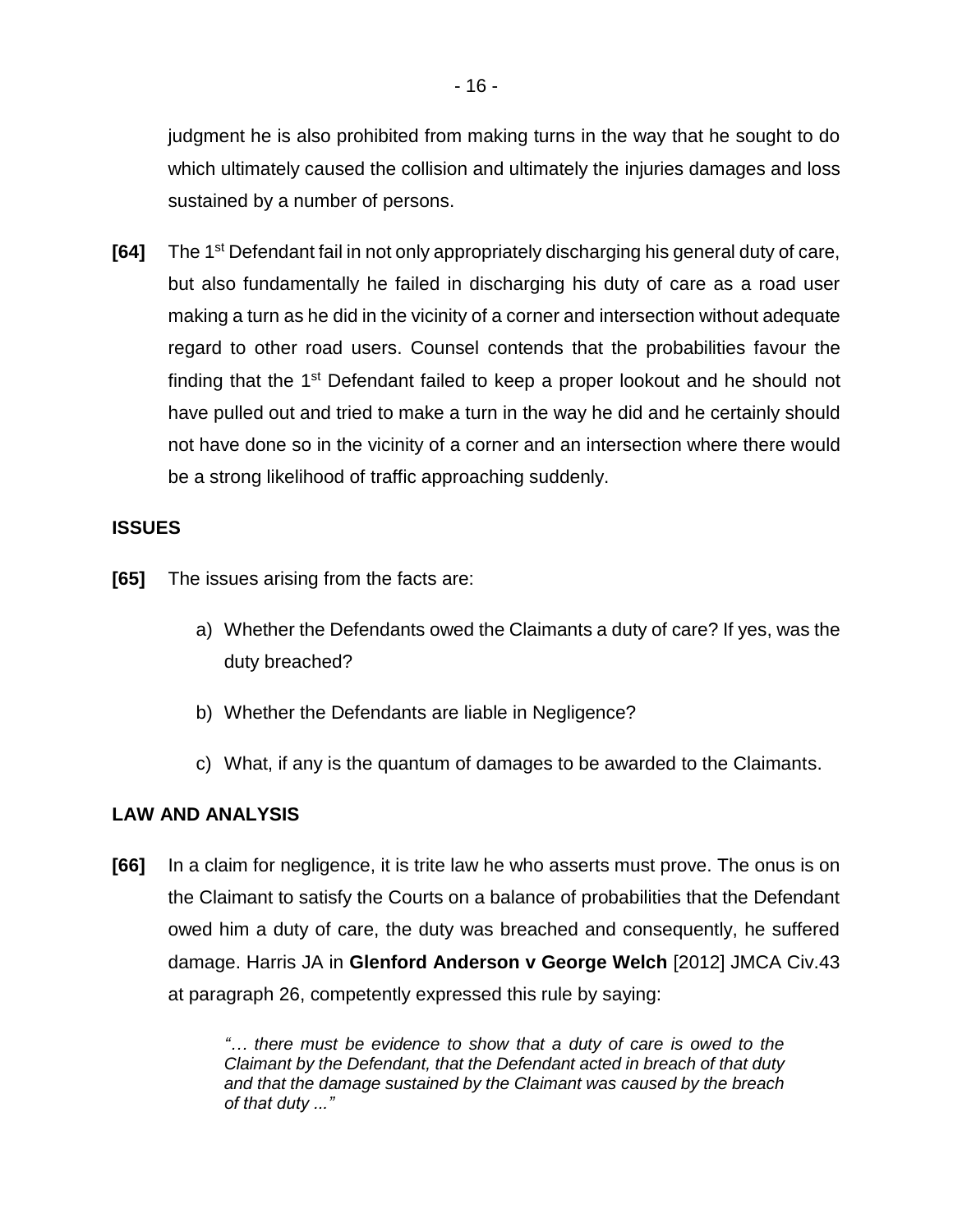- **[67]** Concerning drivers of motor vehicles, there is a duty to exercise reasonable care to avoid causing injury to persons or damage to property. As cited by Counsel for the 3rd, 4th and 5th Defendants, in the case of **Bourhill v Young** [1943] AC 92, the duty to take reasonable care is such which, an ordinary, skilful driver would have exercised under all the circumstances. The duty involves avoiding excessive speed and keeping a proper lookout.
- **[68]** In the case of **Nance v British Columbia Electric Railway Company Ltd** [1951] AC 601, Viscount Simon, at page 610 said:

*"Generally speaking when two parties are so moving in relation to one another so as to involve risk of collision each owes to the other a duty to move with due care, and this is true whether they are both in control of vehicles, or both proceeding on foot, or whether one is on foot and the other controlling a moving vehicle."* 

**[69]** According to section 51(2) of the Road Traffic Act:

*"2) Notwithstanding anything contained in this section it shall be the duty of a driver of a motor vehicle to take such action as may be necessary to avoid an accident, and the breach by a driver of any motor vehicle of any of the provisions of this section shall not exonerate the driver of any other motor vehicle from the duty imposed on him by this subsection."*

- **[70]** It becomes apparent from the authorities therefore, that both the Defendants owed a duty of care to the Claimants as users of the road; the duty being one to take such actions as is necessary to avoid an accident, to avoid the use of excessive speed and to keeping a proper lookout.
- **[71]** In view of the facts before the Court, I find that this duty was breached on July 23, 2012 when the 5<sup>th</sup> Defendant's motor vehicle collided with the Claimants who were on the sidewalk at the Corner of Pennwood Road and Wellside Crescent. There is no dispute as to where and when the incident occurred and as to the fact that the Claimants were injured. The  $5<sup>th</sup>$  Defendant admitted, both in his witness statement and under cross-examination that it was his motor vehicle that collided with the Claimants who all parties agree were positioned on the sidewalk at the time of the accident.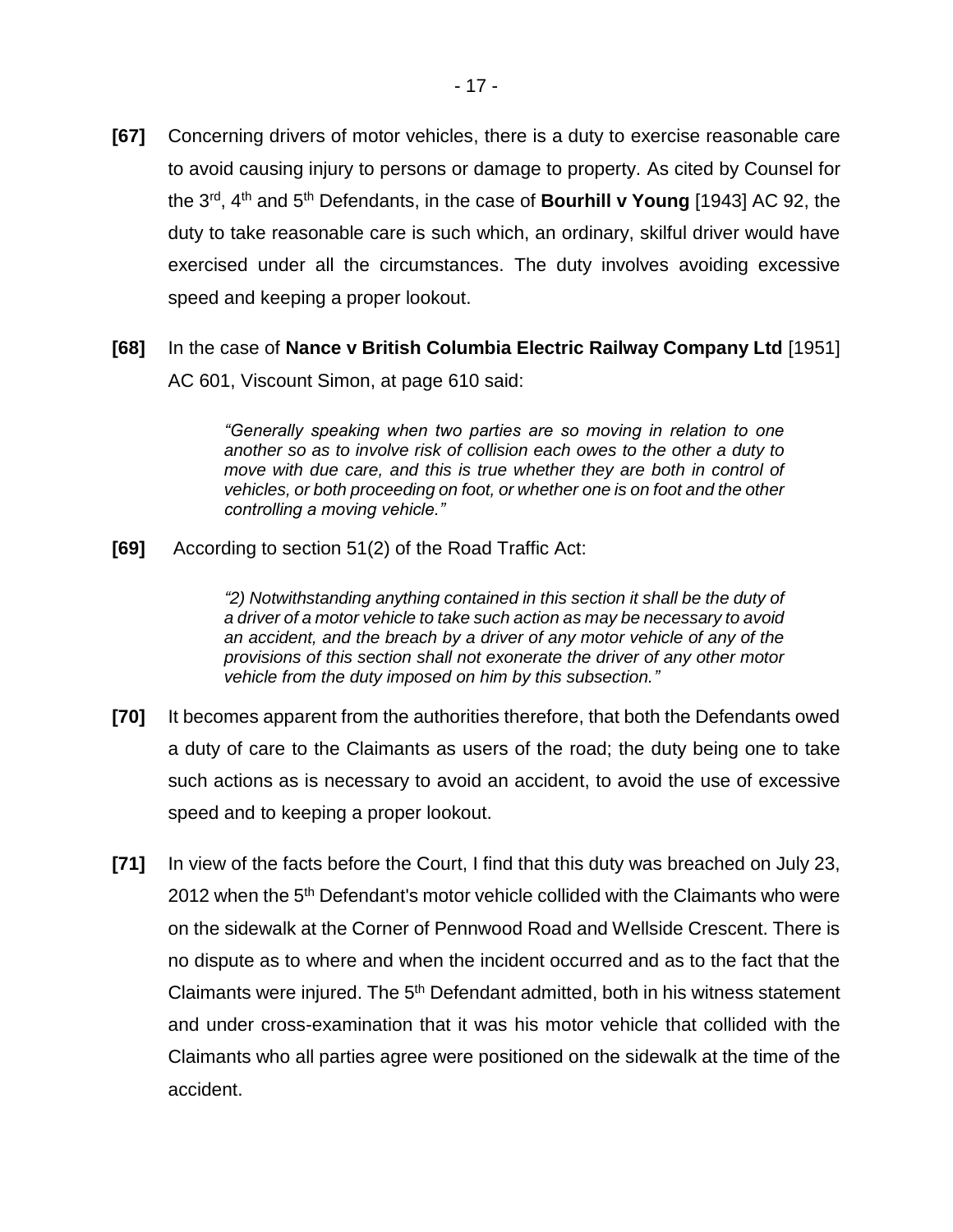- **[72]** The indispensable issue for the courts determination and the cause of disagreement is liability. In making a determination on this issue, the credibility of the witnesses has to be assessed.
- **[73]** I had the opportunity to listen to the witnesses as they gave their evidence and to observe their demeanour. Of the two accounts before the Court, I accept the 1st Defendant's version to be the more reliable of the two. I find him to be a coherent witness who was forthright in his account of what happened on the day in question. The evidence of the 5<sup>th</sup> Defendant on the other hand was contradictory for the most part and there were quite a few discrepancies between his evidence on Examination-in-Chief and his evidence under cross-examination. I find it difficult to accept that the accident occurred as he states.
- **[74]** The 5th Defendant asserts that at the time of the incident, he was involved in a search operation comprising a joint JCF and JDF operational team in the St Andrew South Police division and whilst on operation, they travelled in a convoy with approximately (7) seven marked police service vehicles. When asked by Counsel for the 1st Defendant if he went on any assignments on the day of the incident however, the 5<sup>th</sup> Defendant replied 'no'. When asked if he was on duty at the time of the incident, his reply was also 'no'.
- **[75]** I find it implausible that the 5<sup>th</sup> Defendant not being on duty at the material time, found himself a part of a search operation traveling in a convoy of marked police vehicles. In addition, to my mind, any search operation with members of the JCF and JDF would have been classified as an assignment and I so find that the 5<sup>th</sup> Defendant was insincere in this regard.
- **[76]** Furthermore, the 1<sup>st</sup> Defendant denies that there was a convoy of motor vehicles and states that at the time he turned onto Wellside Crescent, there were no vehicles in front or behind him. The evidence of the 5<sup>th</sup> Defendant was antithetical to that of the 1<sup>st</sup> Defendant, he stated that when the convoy turned onto Pennwood Road, the 1<sup>st</sup> Defendant broke into and inserted himself between the 5<sup>th</sup> Defendant's vehicle and the sixth vehicle of the convoy. The Claimant, Rosemarie Williams also gave evidence, which was contrary to that of the 5<sup>th</sup> Defendant's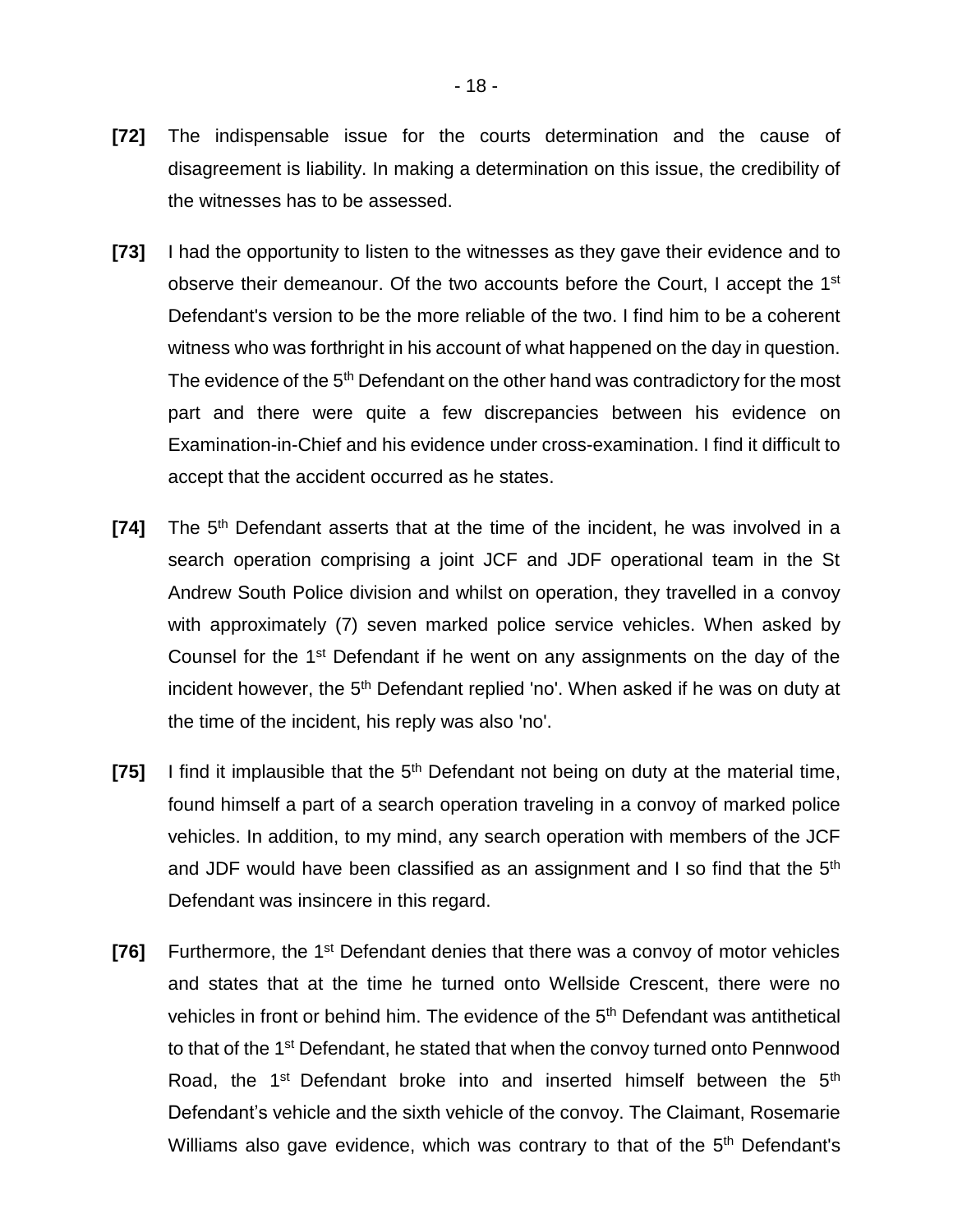account. She stated that when she looked up from unpacking her stall, she saw two vehicles proceeding along Pennwood Road from Spanish Town Road towards Waterhouse. When cross-examined as to whether there were other vehicles, she stated that those vehicles had passed sometime before.

- **[77]** When the 5<sup>th</sup> Defendant was cross-examined by Counsel for the Claimants, it was stated that the 5<sup>th</sup> Defendant was travelling at a speed of 10-15 kmph and one vehicle length away from the sixth vehicle in the convoy. At the time the 1<sup>st</sup> Defendant inserted himself into the convoy. The 5<sup>th</sup> Defendant says he was still travelling a vehicle length away but at this time, he was going at a speed of 5 kmph. On the evidence of the  $1<sup>st</sup>$  Defendant, he was travelling at a speed of 15 to 20 kmph.
- **[78]** If there was a convoy that the 5th Defendant was a part of it can only be concluded that at the time of the incident, the 5<sup>th</sup> Defendant was definitely not traveling closely with the convoy of other service vehicles who I have accepted had gone ahead sometime before.
- **[79]** Despite the evidence of the 5<sup>th</sup> Defendant as to speed at which he was traveling it is my view that if I was to accept that he was traveling between 10-15 kmph there is no way the incident would have occurred as it did. It goes without saying therefore that one or both parties are not being truthful. I find on a balance of probabilities that the account of the  $5<sup>th</sup>$  Defendant is untruthful. I am assisted in arriving at this conclusion by two portions of the evidence: (1) the point of impact on both motor vehicles and (2) the force with which the accident occurred.
- **[80]** The 1st Defendant says he put on his right indicator signal, checked his mirrors to see that it was clear of oncoming vehicles, drifted to the middle of the road, rechecked his mirrors and proceeded to turn onto Wellside Crescent.
- **[81]** The 5<sup>th</sup> Defendant states that he signalled to the 1<sup>st</sup> Defendant to exit the convoy by tooting his horn and using the blue light on the vehicle to get the 1<sup>st</sup> Defendant to pull over to the left side of the road. At this time, the  $5<sup>th</sup>$  Defendant says he still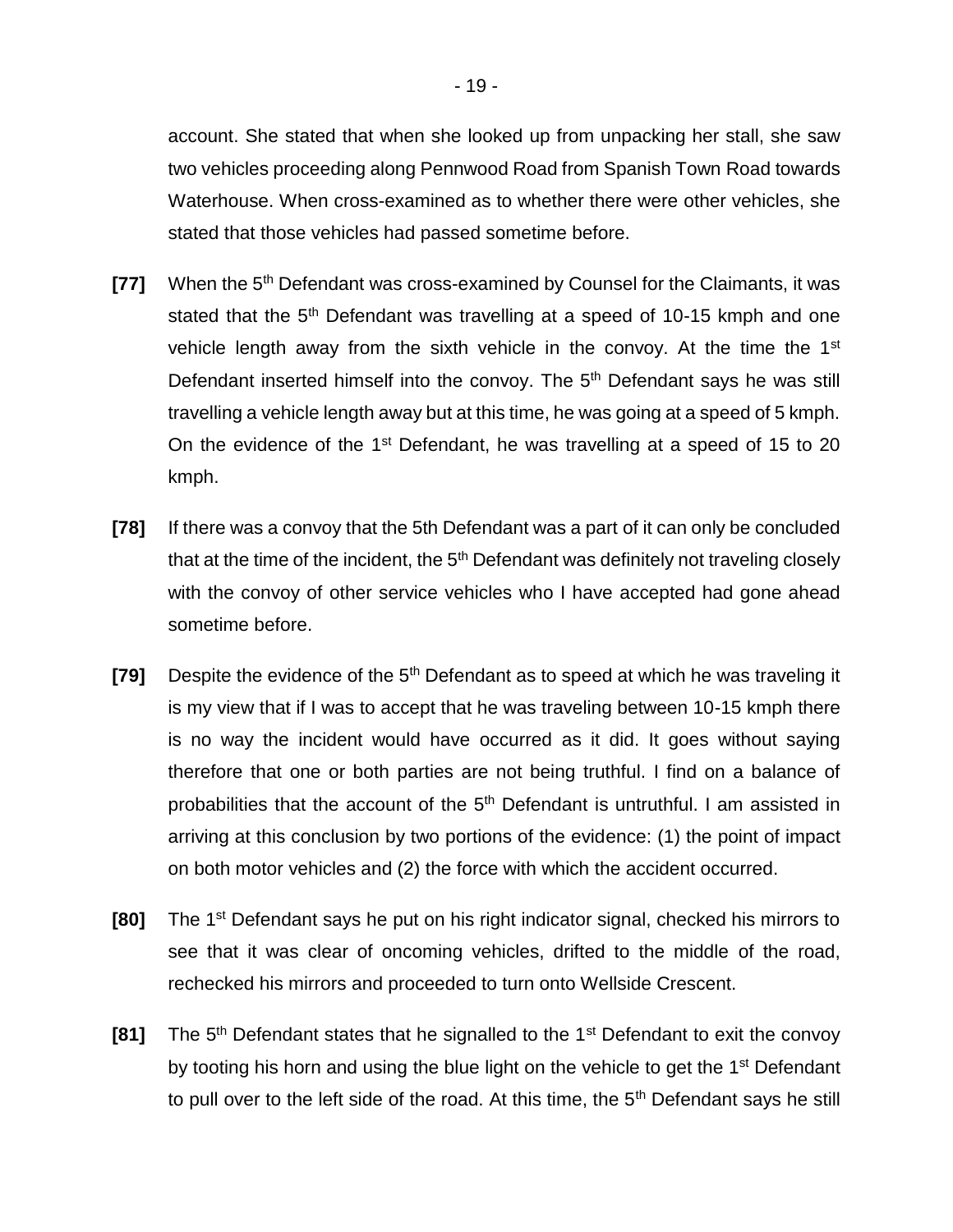maintained a speed of 15 kmph. He attempted to overtake and at that time, the 1<sup>st</sup> Defendant turned right and collided with him.

- **[82]** When asked by way of amplification what the point of impact was, the 5th Defendant said it was the left rear of the vehicle. Under cross-examination however, when asked if the front of the Hiace bus was damaged after the impact, he answered by saying 'yes some damage'. When re-examined by his Counsel, he was asked whether the damage to the front was because of the collision with the 1<sup>st</sup> Defendant's vehicle or another collision and he indicated that it was as a result of the collision with the 1<sup>st</sup> Defendant's motor vehicle. The 1<sup>st</sup> Defendant's account on the other hand was that he felt an impact to the right side of his vehicle starting from the right rear wheel arch to the right front door**.** The evidence was the same throughout the trial.
- **[83]** It is clear on the evidence therefore that the front of the 5th Defendant's vehicle collided with the rear of the  $1<sup>st</sup>$  Defendant's vehicle. I find that it is not practical either to be pushed with a force so great after the collision that the vehicle ends up on the other side of the road unless, one is speeding or being very reckless in controlling their vehicle.
- **[84]** The point of impact is indicative of the lack of due care. The minute the 1<sup>st</sup> Defendant drifted into the road, it should have been easy for the 5<sup>th</sup> Defendant to slow down, stop or swerve to prevent the accident at a speed of 15 kmph. In any event, if his reflexes are delayed and he could not swerve at the time, he still would not have been pushed with such a force to cause him to lose control of the vehicle and collide with the Claimants in the way he did. I find that the 1<sup>st</sup> Defendant must have been travelling much faster than he would have the Court believe.
- **[85]** In addition to this, given place at which the incident occurred, it is clear that the 5<sup>th</sup> Defendant attempted to overtake at a 'T-juncture' which is prohibited by law.
- **[86]** In light of the foregoing, I accept that it is more likely for the accident to have occurred as stated by the 1<sup>st</sup> Defendant. I accept that the 5<sup>th</sup> Defendant is liable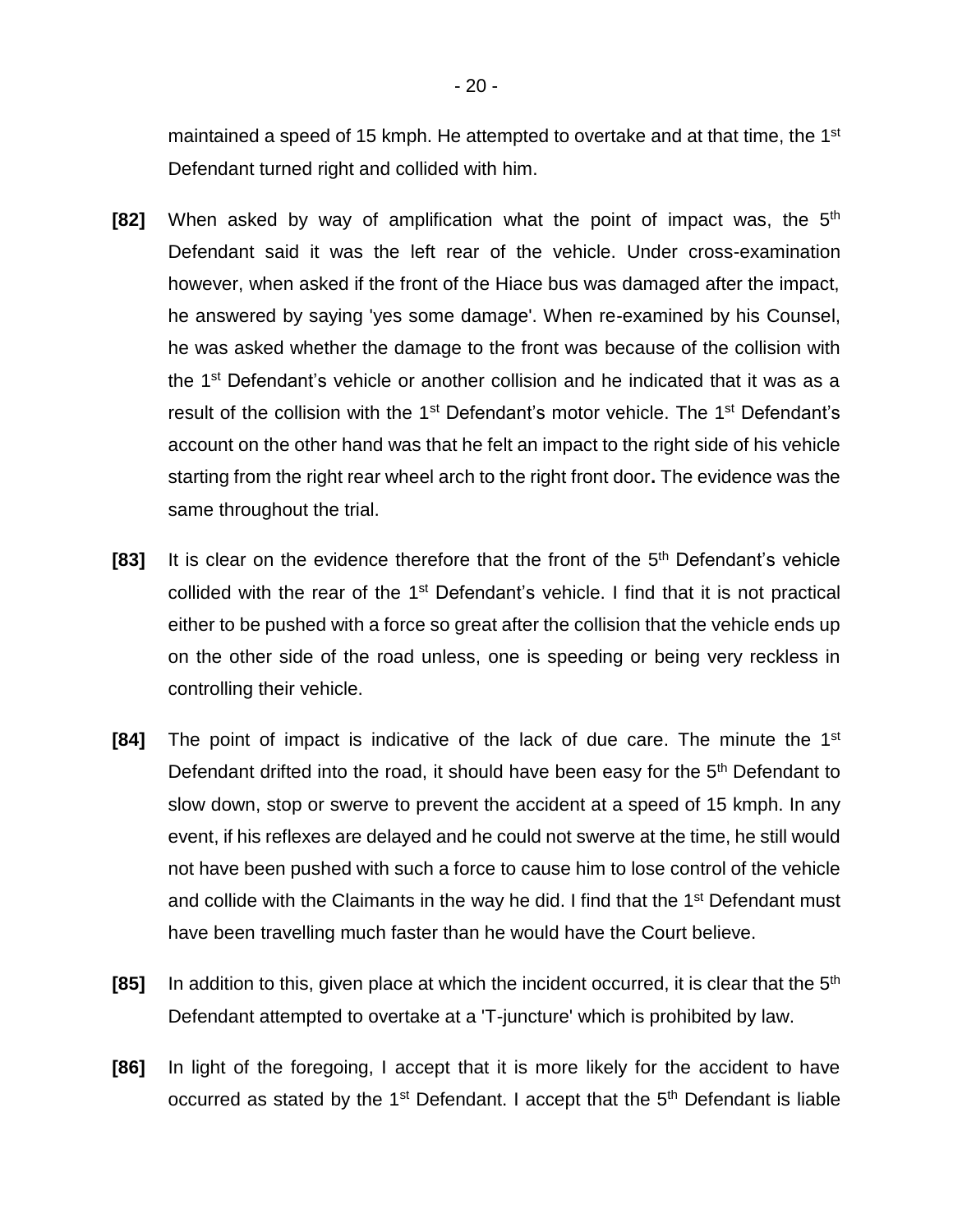therefore and caused the accident that resulted in the injury to and subsequent death of one of the Claimants.

**[87]** The damages will be assessed against the 3<sup>rd</sup> 4<sup>th</sup> & 5<sup>th</sup> Defendants for the Claimants. I note that the  $1<sup>st</sup>$  Defendant has put estimation of repairs before this Court. His evidence is that he made a claim on his policy and that the car was subsequently sold. There is nothing before me that would suggest that this claim was not honoured, also special damages are required to be specifically pleaded. In the absence of this any such claim must fail.

# **CLAIM UNDER THE LAW REFORM (MISCELLANEOUS PROVISIONS) ACT**

# **Miss Rosemarie Williams**

Special Damages

**[88]** According to the rule set out in **Bonham-Carter v Hyde Park Hotel** [1948] 64 TLR 177, special damages must be specifically pleaded and proven. The Claimant submitted documentary evidence in proof of medical expenses and domestic help and pleaded Special Damages in the sum of \$265,549.76. This sum is accepted by the Court.

# General Damages

- **[89]** The injuries of the Claimant were listed according to the medical report of Dr. George Lawson as:
	- a) Mild tenderness in right lower quadrant of abdomen
	- b) Abrasions to the right- thigh, leg and foot
	- c) Abrasions to the left foot
	- d) Cervical strain/whiplash injury
	- e) Mechanical lower back pain
	- f) Left shoulder strain
	- g) Right ankle sprain
	- h) Right knee sprain
	- i) Multiple lacerations and abrasions to lower limbs
- **[90]** Having regard to the authorities relied on by Counsel, and the medical receipts proffered by the Claimant, I find that the appropriate guide for the Court was found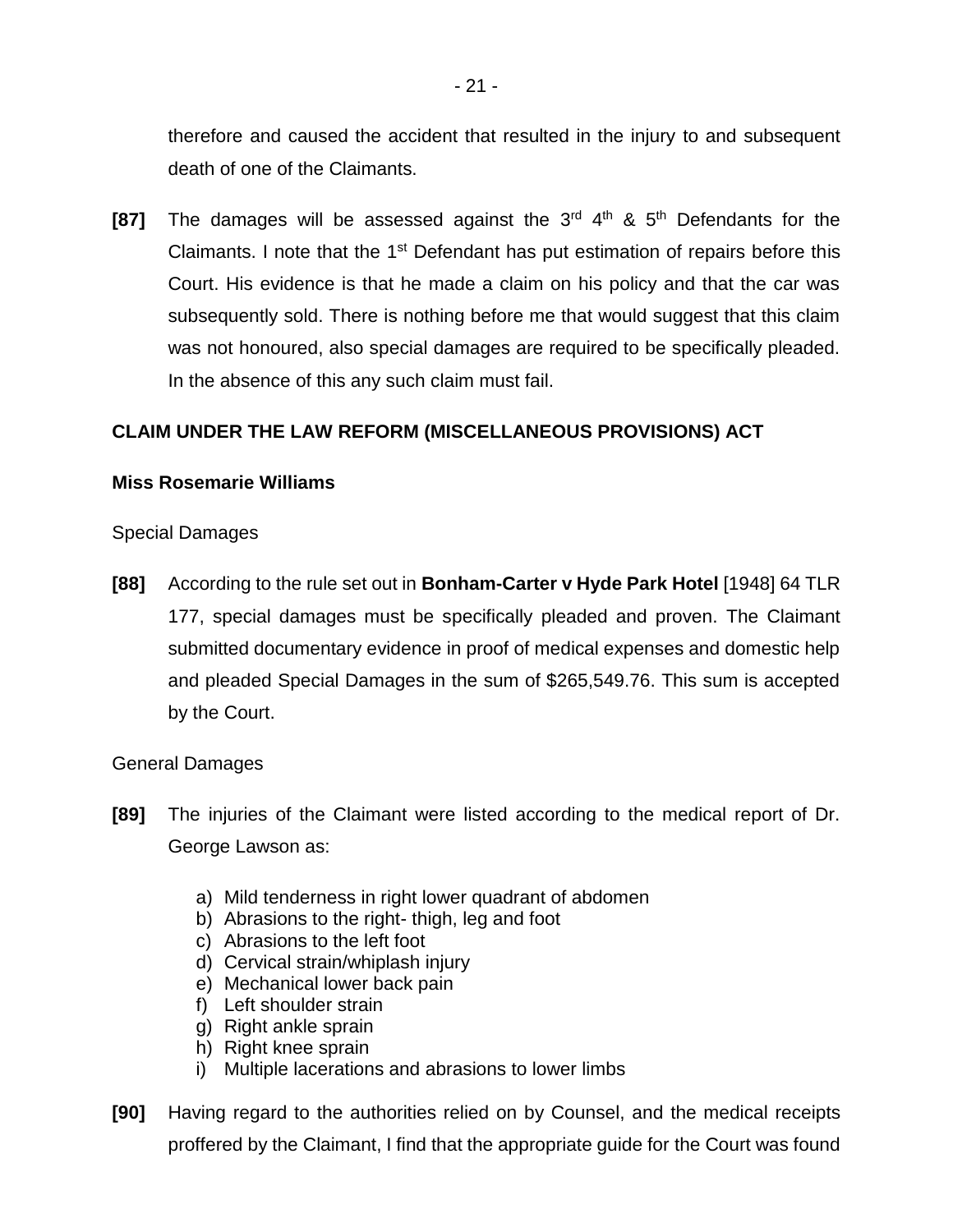in the case of **Elaine Graham v Daniel James & Ezra Nembhard** at page 154- 155 of Khans, Vol. 5, where the award of the sum of \$600,000.00 was awarded in September 2000. This figure updates using the CPI of October 2019 to \$2,752,941.18

### **The Administrator General (on behalf of the estate of Annmarie Newman)**

- **[91]** The Law Reform (Miscellaneous Provisions) Act (hereinafter referred to as LRMPA) by virtue Section 2 provides that:
	- *2.---Subject to the provisions of this section, on the death of any person after the commencement of this Act all causes of action subsisting against or vested in him shall survive against, or, as the case may be, for the benefit of, his estate:*

*Provided that this subsection shall not apply to causes of action for defamation.*

- **[92]** Against this background, an award is usually made for special damages, funeral expenses, other special damages and the 'lost year' for the benefit of the deceased's estate.
- **[93]** The Claim under the Law Reform Miscellaneous Provisions Act was filed on December 10. 2018. This is outside of the limitation period and the Claim is deemed to be statute barred and the claim is struck out. I rely on the case **Maureen Lewis v. Marcia Hall Walker et.al** [2016] JMSC Civ 60

# **CLAIM UNDER THE FATAL ACCIDENTS ACT (FAA)**

**[94]** Section 3 of the **Fatal Accidents Act** states:

*'Whensoever the death of a person shall be caused by wrongful act, neglect or default, and the act, neglect or default is such as would (if death had not ensued) have entitled the party injured to maintain an action, and recover damages in respect thereof, then and in every such case the person who would have been liable, if death had not ensued, shall be liable to an action for damages notwithstanding the death of the person injured and although the death shall have been caused under such circumstances as amount in law to felony.'*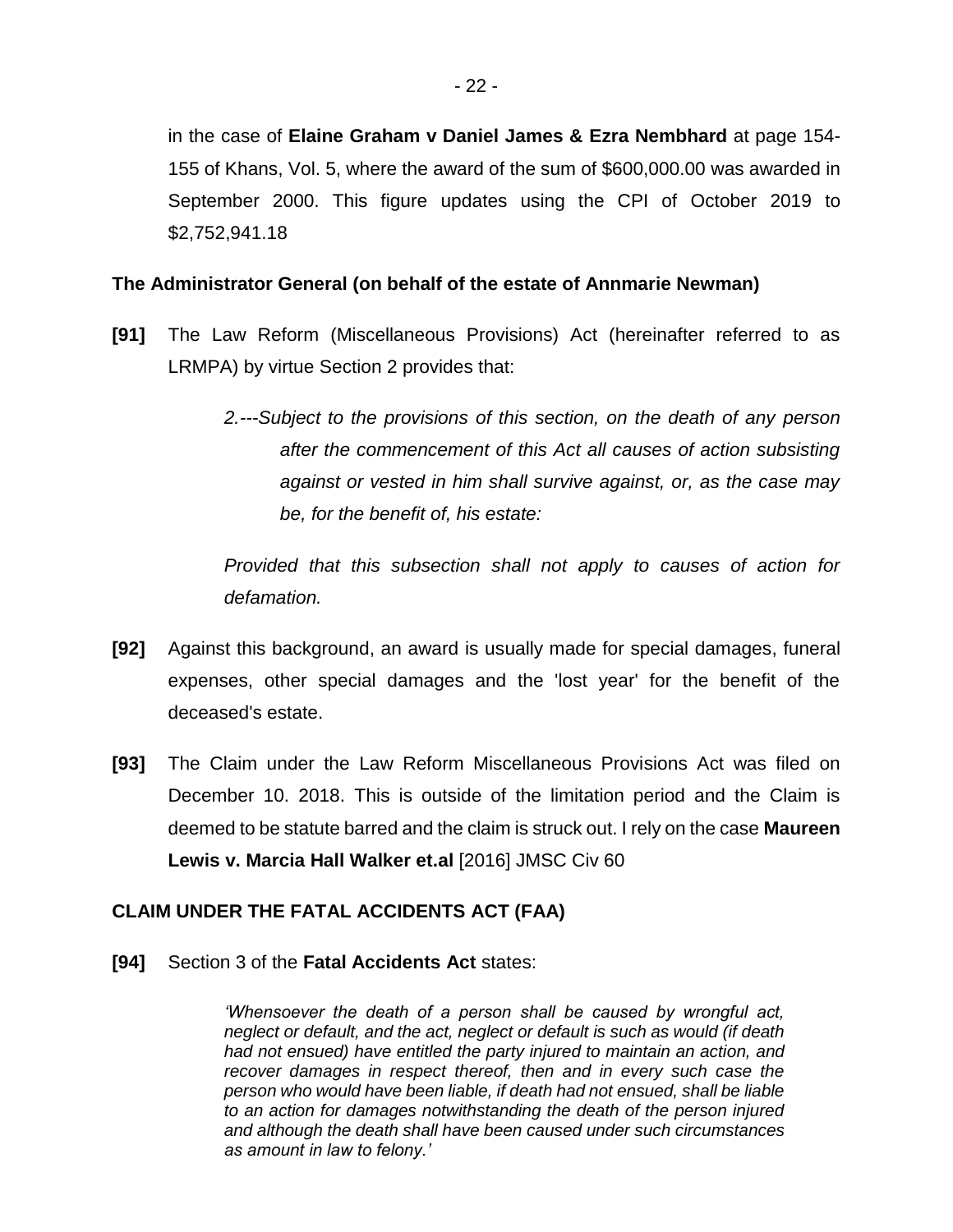**[95]** Section 4(1) provides as follows:

*4.-(1) 'Any action brought in pursuance of the provisions of this Act shall be brought-*

*(a) by and in the name of the personal representative of the deceased person; or*

*(b) where the office of the personal representative of the deceased is*  vacant, or where no action has been instituted by the personal *representative within six months of the date of death of the deceased person, by or in the name of all or any of the near relations of the deceased person, and in either case any such action shall be for the benefit of the near relations of the deceased person.'*

**[96]** Section 2(1) provide:

*'near relations' in relation to a deceased person, means the wife, husband, parent, child, brother, sister nephew or niece of the deceased person.'*

**[97]** Section 4(4) provides:

*'If in any such action the court finds for the plaintiff, then, subject to the provisions of subsection 5, the court may award such damages to each of the near relations of the deceased person as the court considers appropriate to the actual or reasonably expected pecuniary loss caused to him or her by reason of the death of the deceased person and the amount so recovered (after deducting the costs not recovered from the defendant) shall be divided accordingly among the near relations.'*

- **[98]** The claim before this Court was brought by the Administrator General being the Administrator for and on behalf of the estate of Annmarie Newman. By way of the witness statement of Paul Newman filed September 1, 2019, there were five listed dependents of the deceased namely, Johnross Walker, Sewanski Williams and Tyieoh Walker, sons of the deceased, and Jaheem Perch, Christina Perch and Vanessa Reid, nephew and nieces of the deceased.
- **[99]** Having regard to the definition of 'near relations' advanced under section 2(1) of the **FAA** and the capacity in which the dependents were listed, it is obvious that they would stand to be near relations of the deceased and entitled to bring this action for recovery of damages under her estate. There was no documentary proof furnished to this Court of the near relations as pleaded. However, the evidence of Paul Newman in this regard has not been challenged by the 3<sup>rd</sup>-5<sup>th</sup> Defendants and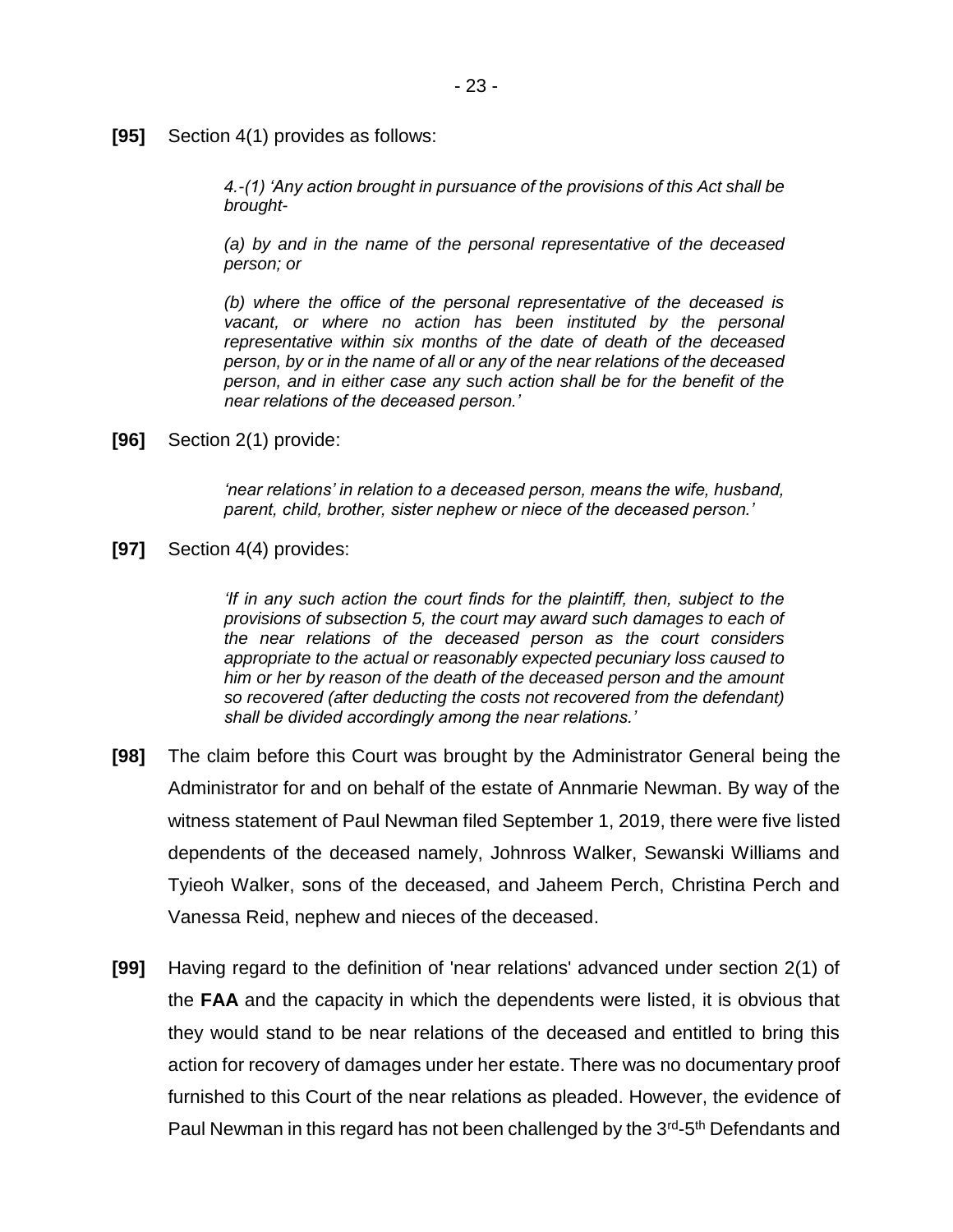I have found him to be a credible witness. I am further strengthened in my view given that the Administrator-General represents the estate.

**[100]** I am satisfied that at the time of death these six (6) named persons were in receipt of a benefit from the deceased and death has deprived them of said benefit. The claim hereunder can thus succeed as this Court is satisfied that there is sufficient evidence to substantiate the relationships between the deceased and her dependents.

### *Johnross Walker*

**[101]** His annual dependency is stated as being \$201,000. At the time of the deceased death he was 22 years old and 10 months. His annual dependency includes lunch money and transportation. There has been no evidence given regarding his education and/ or school enrolment. Given that at the time of death he had passed the age of majority, I will reduce his annual dependency in regard to each item by 50%, that is, \$100,500.

Between July, 2012- September 2019 is 7 years and 2 months

Annual average contribution (7 years and 2 months) x \$100,500=\$720,250

### *Sewanski Williams*

**[102]** His annual dependency is \$175,000. He was 18 years old and 6 months at the time of death. I make similar observations in regards to his annual dependency as I did in relation to Johnross Walker. I will reduce his annual dependency in regards to each item by 30%. Thus his annual dependency is \$122,500.

Between July, 2012- September 2019 is 7 years and 2 months

Annual average contribution-( 7 years and 2 months) x \$122,500=\$877,917

#### *Tyieoh Walker*

**[103]** His annual dependency is \$232,700. He was 12 years old and 4 months at the time of death. I will discount his annual dependency by 10% given that throughout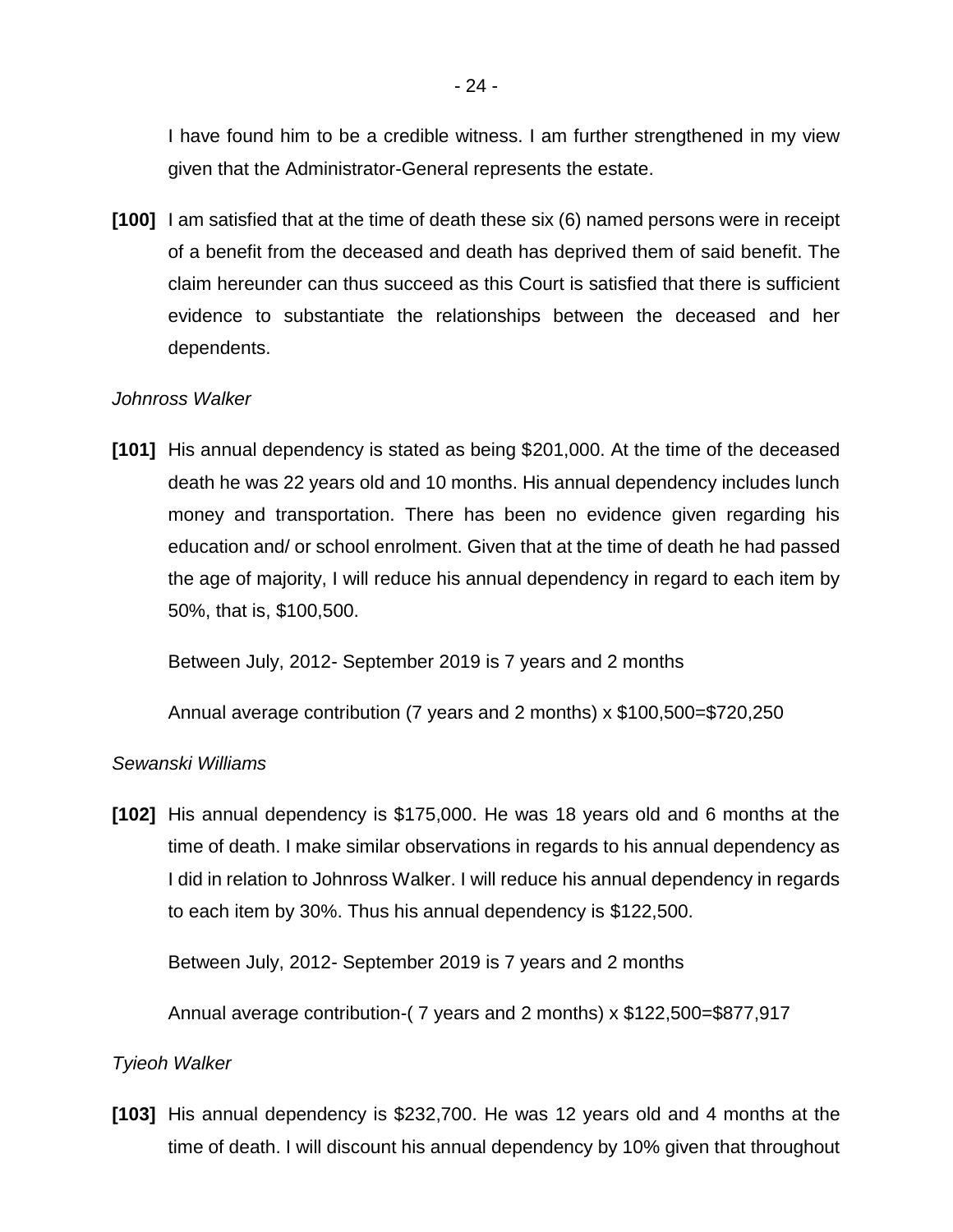the year, there are varying school holidays and thus non-attendance. His annual dependency is \$209,430.

Between July, 2012- September 2019 is 7 years and 2 months

Annual average contribution-( 7 years and 2 months) x \$209,430=\$1,500,915.

Post-Trial:

The remainder of the years -(5 years and 8 months) x \$209,430=1,186,770

Total: \$1,500,915+\$1,186,770=\$2,687,685.

### *Jaheem Perch, Christina Perch and Vanessa Reid*

**[104]** Jaheem's annual dependency is \$131,300. He was 8 years old and 5 months at the time of death. Christina's annual dependency is \$159,700 and she was 11 years old and 1 month at the time of death. Vanessa's annual dependency is \$136,500 and she was 17 years and 8 months at the time of death. The evidence is that these children are the nieces and nephew of the deceased and that she helped to raise them with school and medical expenses. Their annual dependency does include food, clothing and shoes, which suggest that the deceased had full responsibility for them as oppose to just assisting. In any event, considering all the circumstance including the deceased nature of employment as well her full responsibility for her three children, I will discount the claim of the nieces and nephews by 40%.

#### *Jaheem*

Thus, Jaheem's annual dependency is 40/100x \$131,300=\$52,520. \$131,300- \$52,520=\$78,780.

Between July, 2012- September 2019 is 7 years and 2 months

Annual average contribution-( 7 years and 2 months) x \$78,780=\$564,590.

Post-Trial:

The remainder of the years (9 years and 7 months) x \$78,780=754,975.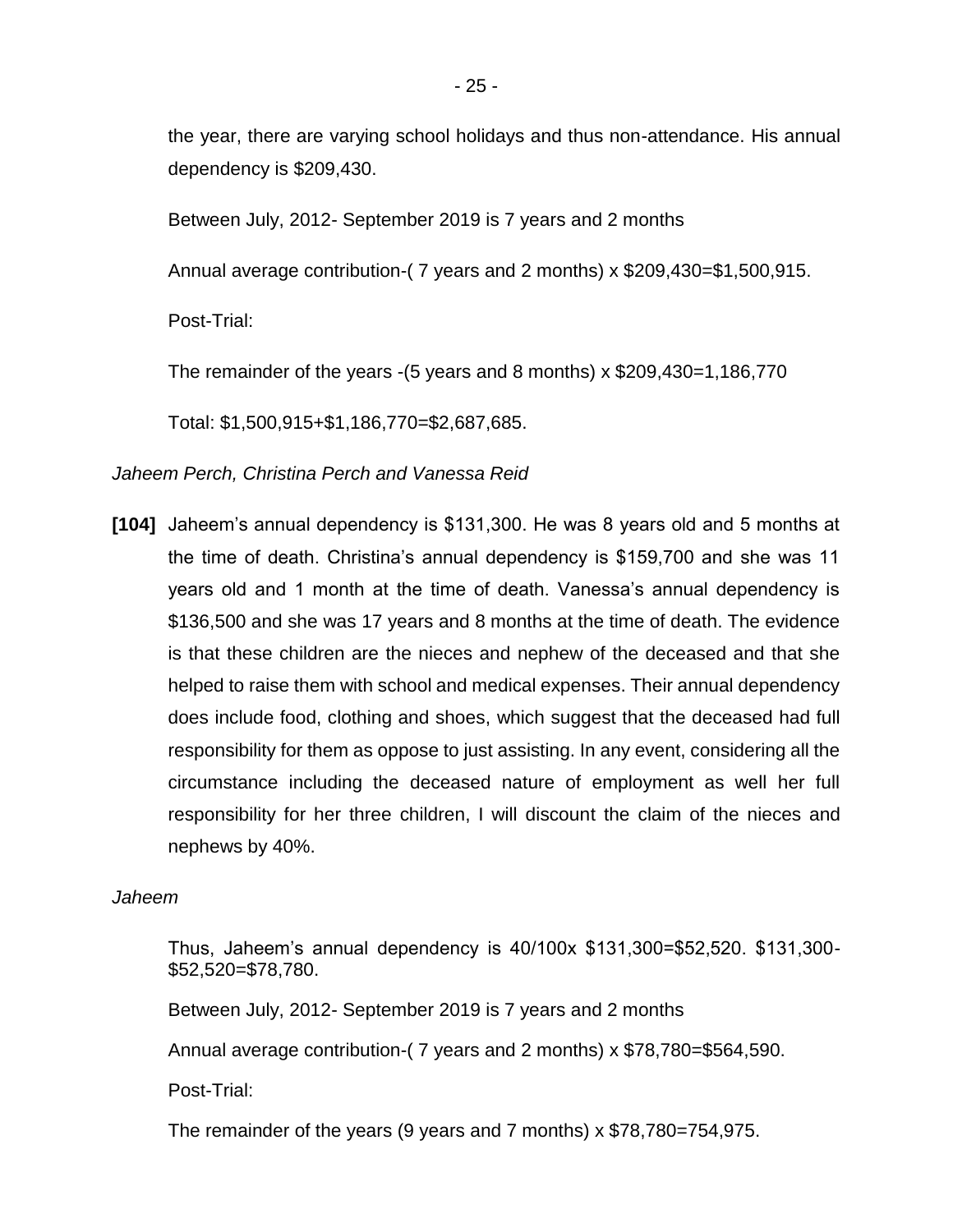Total: \$564,590+\$754,975=\$1,319,565.

### *Christina*

**[105]** Christina's annual dependency is 40/100x\$159,700=\$63,880. \$159,700- \$63,800=\$95,820.

Between July, 2012- September 2019 is 7 years and 2 months

Annual average contribution-( 7 years and 2 months) x \$95,820=\$686,710

Post-Trial:

The remainder of the years (6 years and 11 months) x \$95,820=\$662,755

Total: \$686,710+\$662,755=\$1,349,465

#### *Vanessa*

**[106]** Vanessa's annual dependency is 40/100x\$136,500=\$54,600. \$136,500- \$54,600=\$81,900.

Between July, 2012- September 2019 is 7 years and 2 months

Annual average contribution-( 7 years and 2 months) x \$81,900=\$586,950.

Post-Trial:

The remainder of the years -(4 months) x \$81,900=\$27,300

Total: \$586,950+\$27,300=\$614,250.

# **DISPOSITION**

**[107]** As a result of the foregoing, the Court makes the following orders:

#### **2014 HCV 05208**

Judgment in favour of the Claimant Rosemarie Williams against the 3<sup>rd</sup>, 4<sup>th</sup> & 5<sup>th</sup> Defendants as follows:

Under the Law Reform (Miscellaneous Provisions) Act

i. Special Damages awarded in the sum of \$265,549.76 with interest at a rate of 3 % from 23<sup>rd</sup> July 2012 to the 23<sup>rd</sup> June 2021.